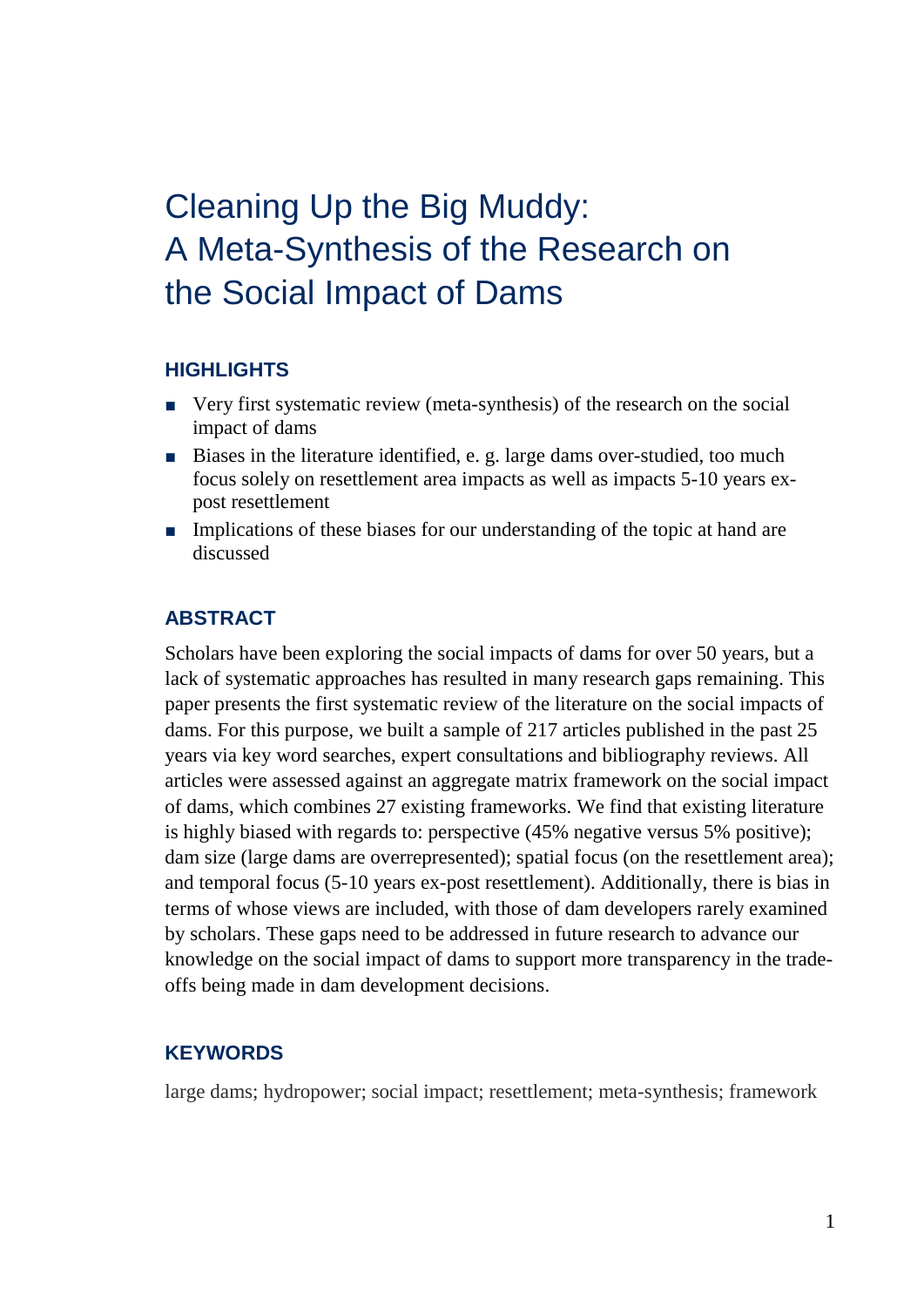## **1. INTRODUCTION**

In recent decades, policy-makers around the world have mostly shunned hydropower. Particularly upon publication of the seminal report by the World Commission on Dams (WCD) in 2000, with its conclusion that "in too many cases an unacceptable and often unnecessary price has been paid to secure [dams'] benefits, especially in social and environmental terms" (WCD, 2000, p. 18), the rate of construction of dams declined (Schneider, 2013). Dams are an emotive and contentious topic partly due to the high potential for social impacts. Scudder (2011) estimates that more than 200 million people were displaced due to infrastructure projects in the previous century; possibly 80 million (40 percent) of these were displaced due to dams.

However, dams may now be about to make a comeback with major players reconsidering their stance. Chinese firms and banks have increasingly developed dams since the early 2000s, particularly in Southeast Asia, seeking new profit pools (Urban et al., 2012, p. 313). The U.S. Department of Energy announced in 2012 that it aims to boost hydropower capabilities by as much as 15 percent in coming years (Pitt, 2013). The World Bank refocused on investments in hydropower projects in 2013 after largely abandoning the sector for about a decade (Schneider, 2013). A case in point is the 4.8 GW Inga 3 Project in the Democratic Republic of Congo (Sanyanga, 2015).

Scientists have explored the social impacts of dams since the 1960s (Adeniyi, 1976; Scudder, 1968; Shields, 1974; Singg and Webb, 1979; Sutton, 1977). Almost five decades have passed since Scudder identified a need for a systematic body of evidence to be developed via longitudinal studies utilizing hydropower development as a "quasi-laboratory [for accelerated change] within which to work" (Scudder, 1968, p. 169). Since then a wealth of studies on the social impacts of dams have been undertaken, conducted by scholars from a variety of disciplines – from anthropology to political science, human geography, engineering and even biology (Bakker, 1999; Beck et al., 2012; Lerer and Scudder, 1999; Tullos et al., 2013; Wang et al., 2013).

However, various scholars point out that many research gaps remain (Cernea, 2004; Scudder, 2015; Tilt, Braun, and He, 2009; Vanclay, 2002). A reason may be the complexity of dams' social impacts with a multitude of social impacts occurring over various time, space and value dimensions (on the complexity of the resettlement process: Bartolome et al. (2000), de Wet (2012) or de Wet (2006)). Indeed, dams' impacts are more complex than those of other infrastructure projects in many ways. Dams frequently serve several purposes, e.g. electricity provision, irrigation and flood control. WCD (2000) estimates that one third of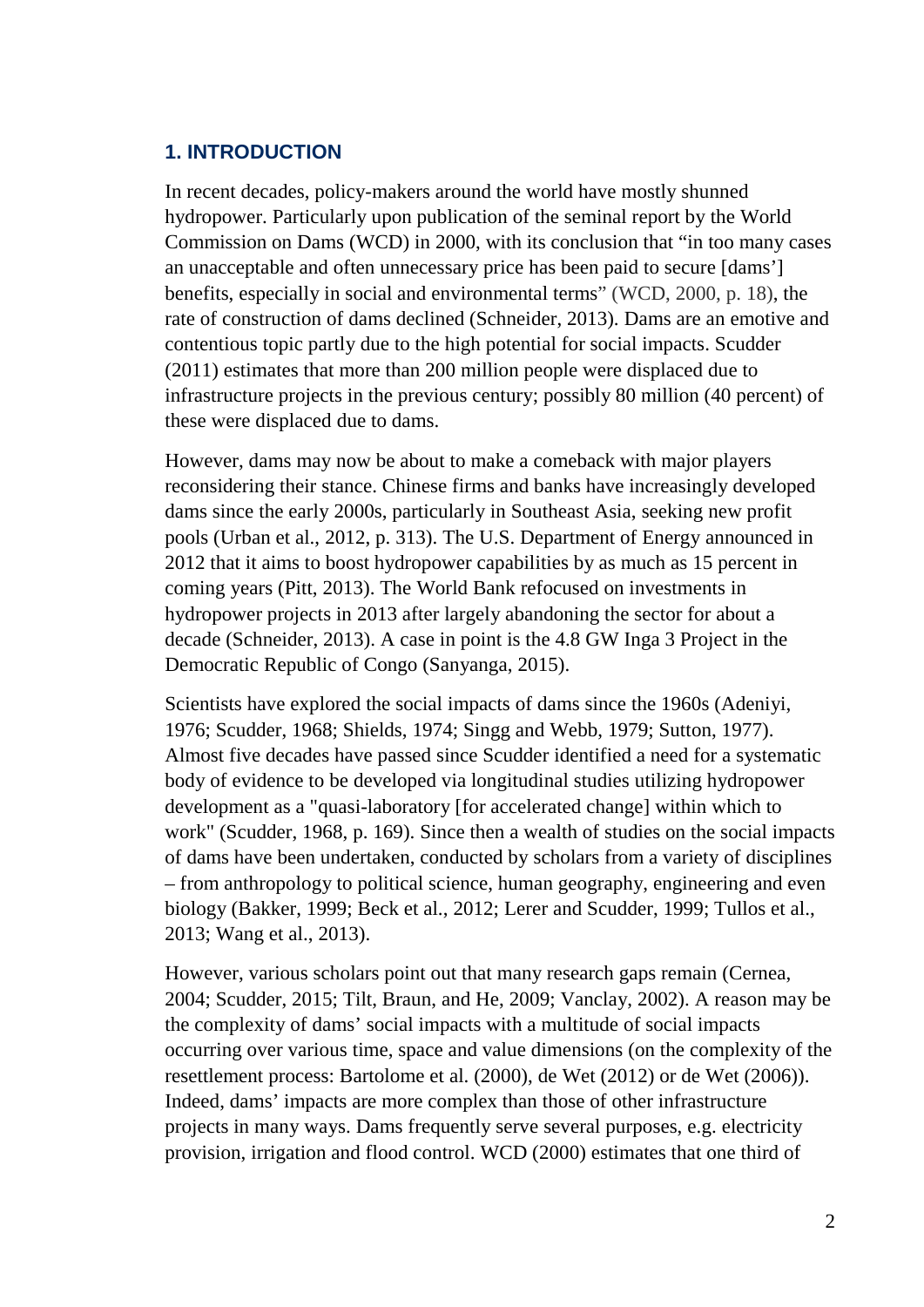dams serve two or more purposes, with the share of multipurpose dams increasing in recent years. Furthermore, dams have a spatial impact far beyond the construction activities and the associated displacement, the key spatial impact areas of most infrastructure projects. Dams' social impacts affect upstream populations, e.g. via restrictions on water use in order to fill the reservoir (Duflo and Pande, 2007), downstream populations, e.g. via benefits from irrigation water and flood protection; and entire countries, e.g. via electricity generation. Lastly, dams are among the most long-lived infrastructure projects, and social impacts can be considered over the entire operational timeframe. Dams may run for over 100 years, e.g. construction of Arizona's still functioning Theodore Roosevelt Dam was completed 104 years ago (SRP, 2015), whereas, for instance, a coal-fired power plant may only last for 30 years (Cleetus et al., 2012).

A single scholar or a small team of scholars usually cannot comprehensively study the breadth of these social impacts even for a single dam. Indeed, huge teams are required nowadays to complete commercial social impact assessments (SIA) which usually only consider dams' social impacts 5-10 years after project completion in the resettlement area. For instance, more than 100 experts were needed to complete the impact assessment for Myanmar's controversial Myitsone Dam (CPI, 2011, p. 1). Because scholars usually cannot employ the resources necessary to comprehensively study dams' social impact, particular components or dimensions of social impact are focused on. However, if no systematic review of the whole body of literature on the social impact of dams is carried out regularly (objectively showcasing which areas of social impact are over- or understudied), various scholars may focus on highly similar or identical areas of social impact. This may lead to various biases in the literature and our understanding of the social impact of dams.

As far as we are aware, no systematic review of the literature on the social impact of dams has ever been undertaken. This paper aims to provide such a systematic review. Via this review, research gaps in the current body of literature on the social impact of dams are quantified to objectively showcase which dimensions and components of social impact are truly understudied. Thus, this paper hopes to offer definitive guidance regarding future research on the social impact of dams.

The remainder of this paper is organized as follows. In section 2, we explain why we chose to conduct a meta-synthesis on the social impact of dams (instead of a meta-analysis or narrative review). In section 3, we outline how we developed a sample of the literature. Then we explain the chosen assessment framework for this sample in section 4. Section 5 describes the coding rules adopted, section 6 the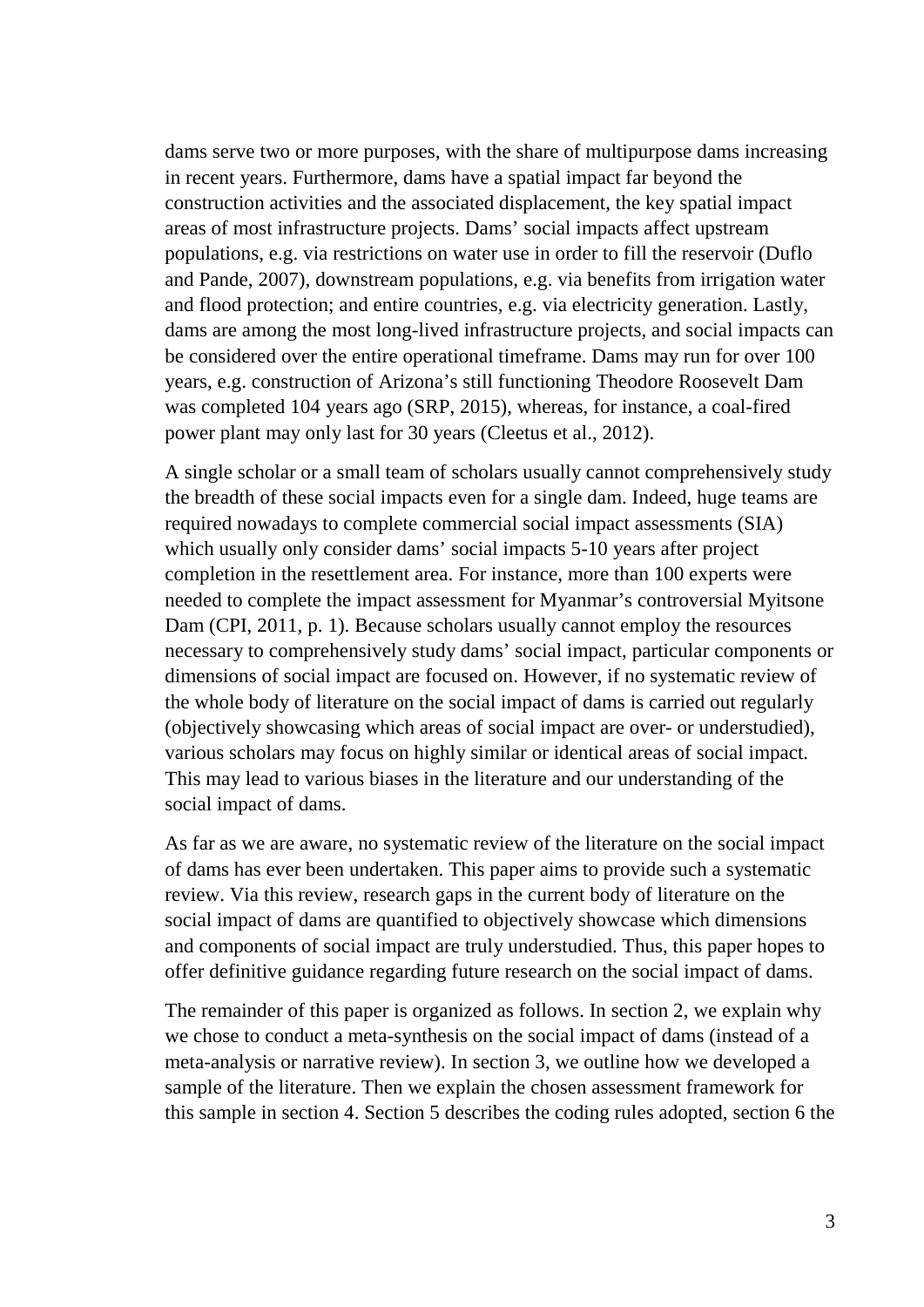findings of our analysis. Our results are discussed in section 7. We summarize our argument in section 8.

## **2. METHODS**

Meta-analysis, meta-synthesis and narrative review are three key approaches to literature review. Meta-analysis is considered the most robust approach to cleaning up "the big muddy" of a scholarly body of research. [1](#page-3-0) During a meta-analysis, the scholar systematically develops a sample of articles assessing identical or highly similar research questions. Then, empirical findings of studies at hand are aggregated. Herein, the meta-analysis helps to maximize the sample size which, in turn, may enhance the external validity of previous findings (Glass, 1976). For the topic at hand insufficient quantitative evidence exists for a meta-analysis. Indeed, "what is striking […], is the absence of systematic empirical evidence on how the average large dam affects welfare" (Duflo and Pande, 2007, p. 602).

The evidence that is available on the social impact of dams is largely from qualitative research, conducted by scholars from various disciplines. Therefore, we chose to undertake a meta-synthesis. During a meta-synthesis, the scholar also systematically develops a sample of articles on identical or highly similar research questions. Then, findings in the article are assessed against a framework.

Via a meta-synthesis, scholars quantify which parts of a theoretical framework have not yet been investigated sufficiently offering guidance to future researchers (Cronin, Ryan, and Coughlan, 2008). Hence, a meta-synthesis may be able to help integrate and focus the literature on the topic at hand.

Both meta-analyses and meta-syntheses are replicable. Thus, they are the "rigorous alternative to the casual, narrative discussions of research studies" (Glass, 1976, p. 3), the narrative review. Neither sample selection nor sample assessment is usually systematized within a narrative review. As a result, the narrative review cannot be replicated and may lead to subjective, possibly misleading summaries of the research.

<span id="page-3-0"></span><sup>1</sup> We owe the phrase "cleaning up the big muddy" to Sleesman et al. (2012) whose meta-analytic review of the determinants of escalation of commitment inspired the methodological approach chosen in this paper.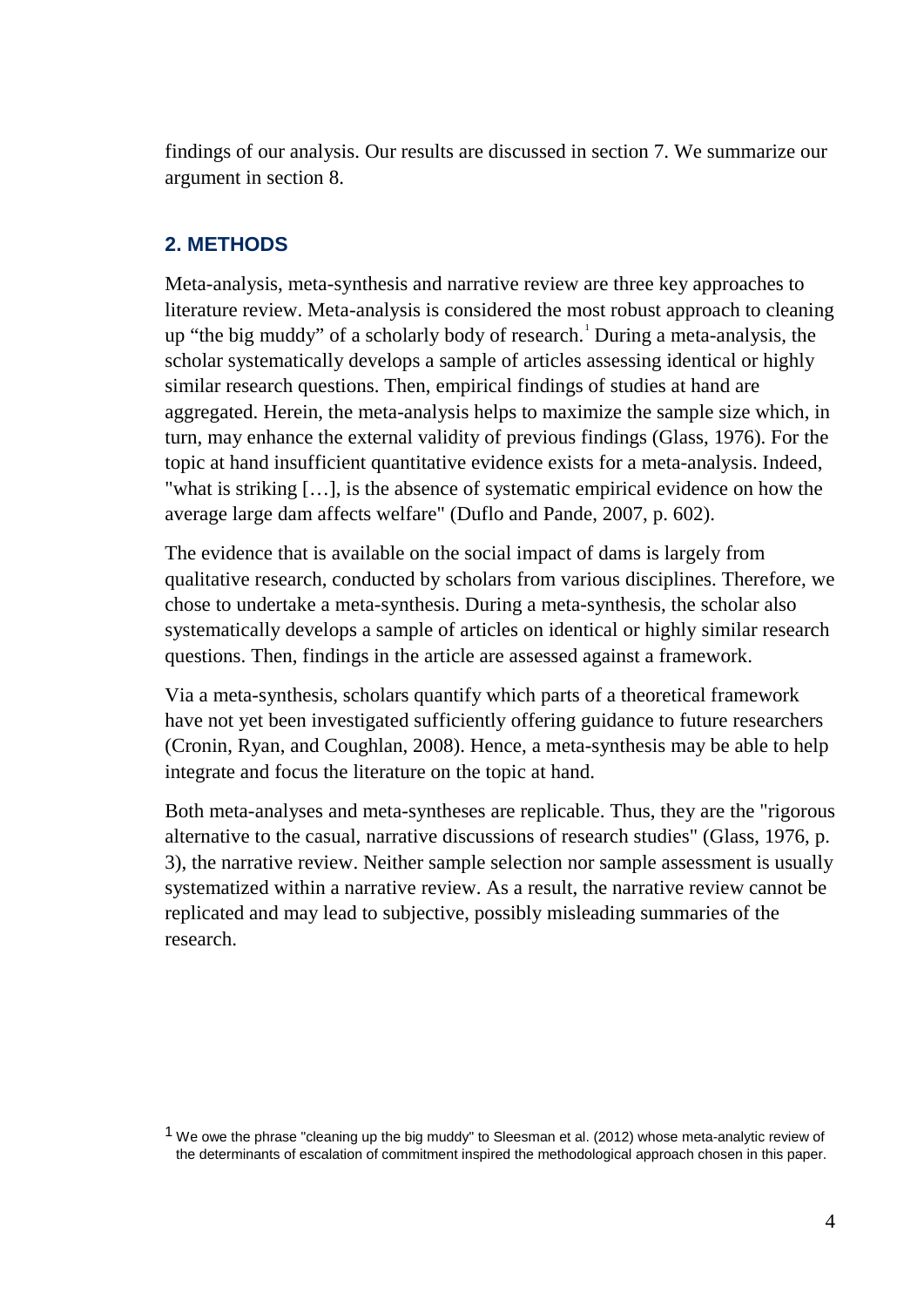## **2.1 CREATING A SAMPLE**

The first step when conducting a meta-synthesis is the systematic creation of a sample. We generated our initial sample of articles on the social impact of dams via a three-step-process, conducted in early 2015. Firstly, keyword searches were undertaken in seven databases: Thomson Reuters' Web of Science, the University of Oxford Search Oxford Libraries Online (SOLO), Elsevier's Scopus, ProQuest, Columbia International Affairs Online (CIAO), OpenGrey and Anthropology Plus. Searches included any scholarly journal articles, grey literature, book chapters and books that featured combinations of the keywords – *social impact, social effect, human effect, resettlement, forced migration, agricultural productivity, dam* and *hydropower –* as well as various plural forms of the keywords at hand. No starting date was set. Searches were not restricted to any particular discipline. (To enhance readability, we refer to every piece of literature as an 'article' for the remainder of this paper. However, an 'article' may also encompass a report, book, book chapter or dissertation.)

Secondly, experts in the field were invited to double-check and possibly add articles to this initial sample (the anonymous reviewers of this paper also suggested to add four more pieces to this sample). Thirdly, experts identified key pieces of literature on the social impact of dams, the bibliographies from which were added to our sample. Bibliographies of recent dissertations on the topic were also included, as well as articles which are allegedly key pieces of literature on the topic according to the International Association for Impact Assessment (IAIA, 2009).

Overall, we included the bibliographies of Lerer and Scudder (1999), Strobl and Blanc (2013), and Tullos et al. (2010) as well as all articles published by the journal *Water Nepal* to our sample. These inclusions were based upon recommendations of experts in the field. Furthermore, we included the bibliographies of the recent dissertations by Matthews (2013) and Plummer (2013) as well as the bibliographies by Égré and Senécal (2003) and Tilt et al. (2009), key pieces of literature on the topic according to IAIA (2009), to our sample. Examples of key books/book chapters in our sample are *The Future of Large Dams* by Scudder (2006), *Silenced Rivers: The Ecology and Politics of Large Dams* by McCully (2001) or *Water Resources: Environmental Planning, Management, and Development* by Biswas (1997). We acknowledge, though, that our sample is likely biased towards peer-reviewed articles, while possibly not including all major books on the topic, since search engines such as Thomson Reuters' Web of Science do not index many books of interest to us. An example of a book not indexed by Thomson Reuters' Web of Science would be *The Future of*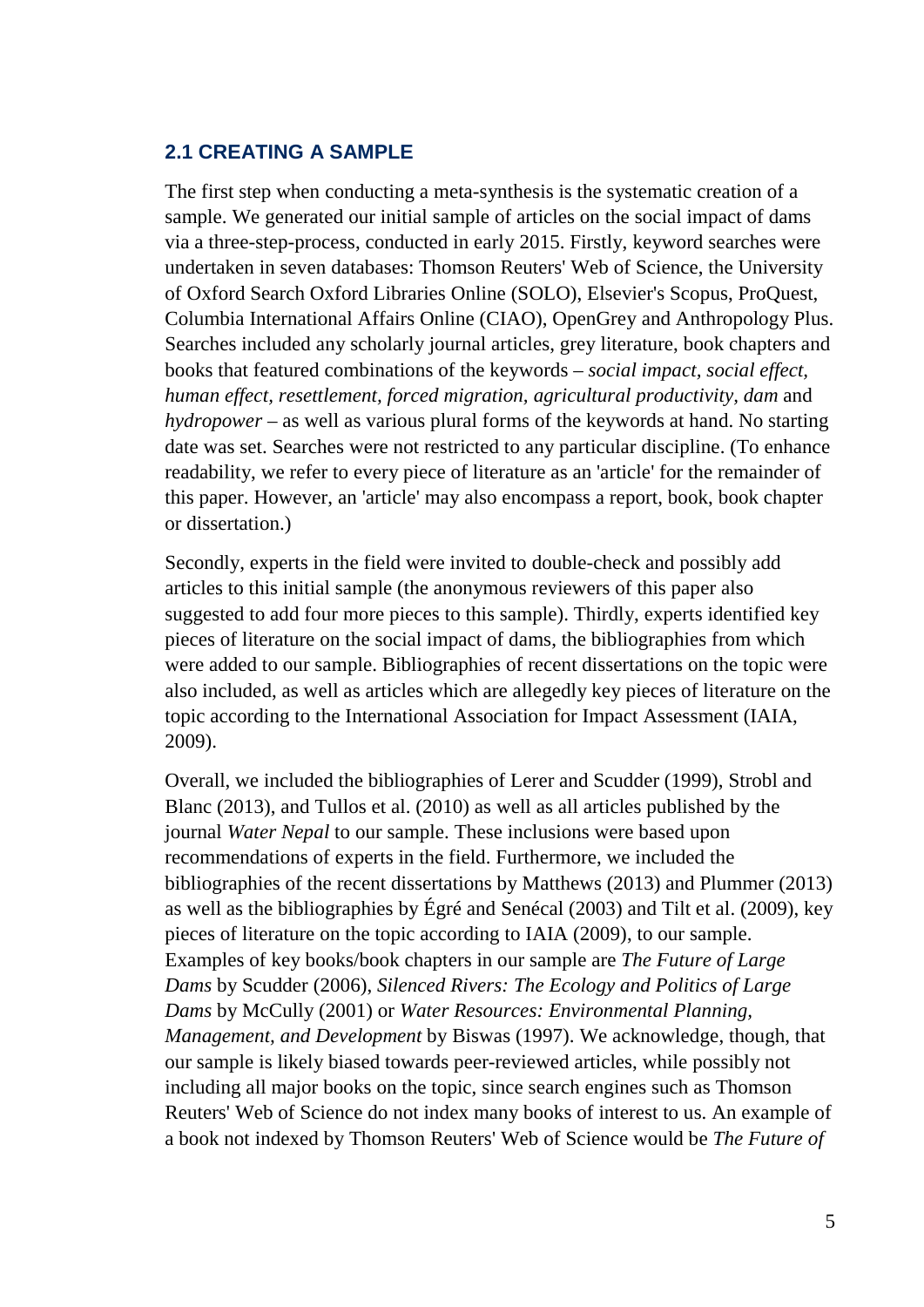*Large Dams* by Scudder (2006). We note that our sample also includes WCD thematic reviews such as Bartolome et al. (2000) and Colchester (2000) which constitute part of the WCD knowledge base, the foundation of the report by the WCD.

Our *initial* sample based upon this three-step-process comprised 1641 articles. We then refined this sample, removing any article from the sample if at least one of the six criteria below was met:

- *Repetition*: Pieces appearing more than once in the initial list;
- *Focus:* Pieces unrelated to the social impacts of dams<sup>[2](#page-5-0)</sup>;
- *Language:* Pieces not published in English or German;
- *Popular press:* Pieces on the topic published in the popular press, e. g. Wall Street Journal, the New York Times;
- *Conference reports*: Pieces related to the social impact of dams, but only summarizing the outcomes of conferences; or,
- *Date of publication*: Pieces published prior to 1990.<sup>[3](#page-5-1)</sup>

Our refined sample based upon these criteria comprised 217 articles. We do not presume to have collected all articles on the social impact of dams in this sample. However, we believe, given the systematic approach adopted, we have identified a set that is fairly representative of the work carried out by the research community.

#### **2.2. CHOOSING AN ASSESSMENT FRAMEWORK**

Various frameworks on the social impact of dams exist that could have been employed to assess our sample. We chose the matrix framework on the social impact of dams, developed by Kirchherr & Charles (2016) as our assessment framework. It is based upon the aggregation of 27 different frameworks within the relevant literature.

<span id="page-5-0"></span><sup>2</sup> Whenever we were not entirely certain – based upon reading the abstract and skimming the body of the article – if the article in question was truly unrelated to the social impact of dams, we chose to include it in the sample. We would then only exclude it based upon an in-depth-review of the article during the coding process.

<span id="page-5-1"></span><sup>&</sup>lt;sup>3</sup> We chose to exclude pieces published prior to 1990 for two reasons. First, we feared that we may not be able to gather a representative sample of articles published more than 25 years ago since many of these are not digitized yet. Second, we assume that key insights and ideas from influential articles published prior to 1990, e. g. Scudder & Colson (1982), would be reflected in the approaches taken by those articles in our sample in any case.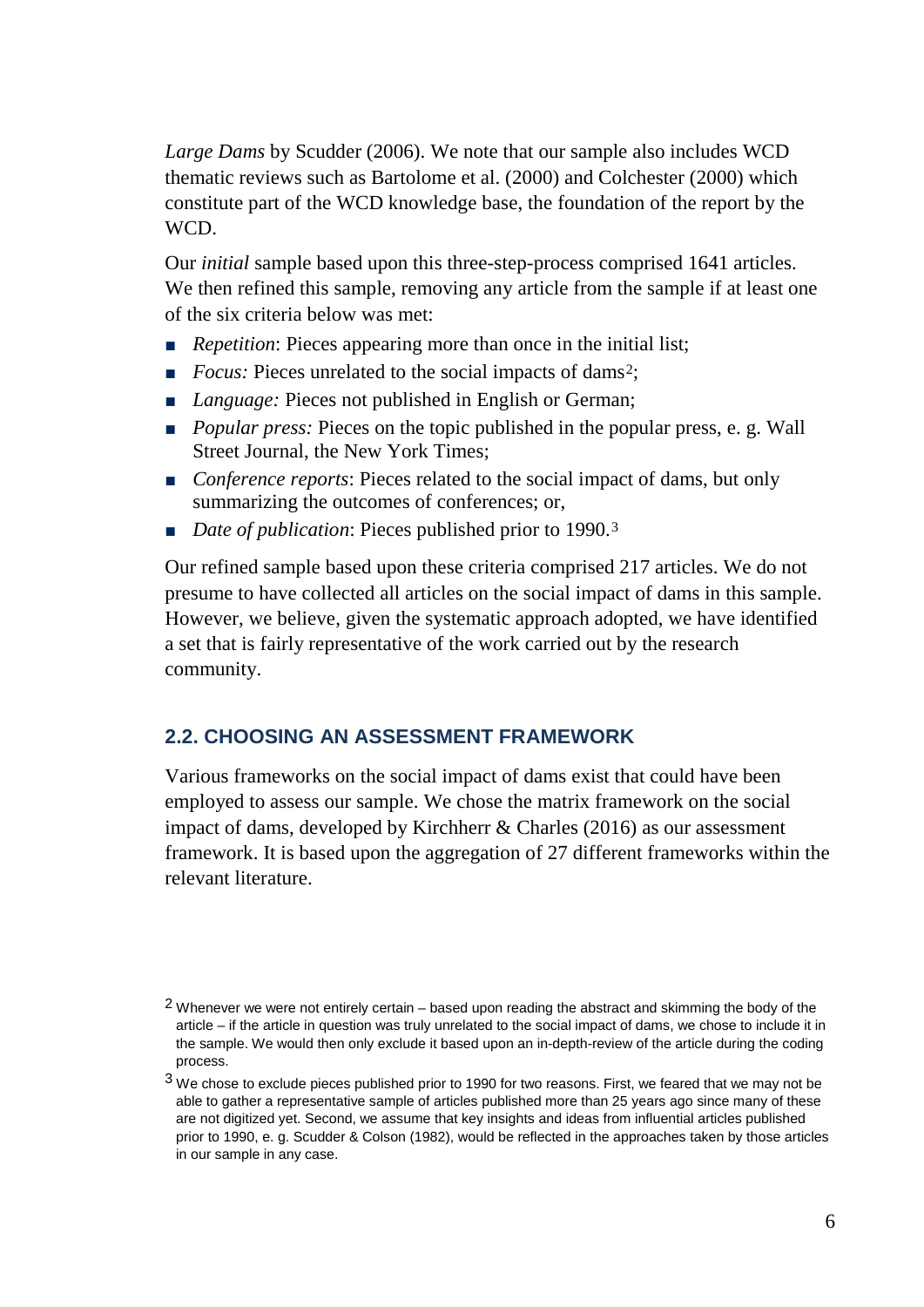Kirchherr & Charles (2016) argue that no other key framework on the topic captures dams' social impacts as comprehensively. First, the matrix framework systematically spells out the social impact of dams from a space, time and value perspective. Furthermore, it exhaustively outlines dams' social impact components while emphasizing their interlinked nature. A visualization of this framework is depicted in Figure 1. Two particular terms are used to characterize the parts of the framework: components and dimensions. The components of social impact are variables to consider when assessing the social impacts of dams, grouped into themes of infrastructure, livelihood and community. The dimensions of social impact are the variables' context, grouped into themes of space, time and value. Accordingly, any social impact component may occur alongside the different dimensions of social impact. We chose the different dimension and components within the framework as our coding categories for the meta-synthesis.



#### FIGURE 1: TAXONOMY REGARDING THE SOCIAL IMPACTS OF DAMS

Furthermore, we adopted a unit-of-analysis perspective within the spatial dimension of the framework and tracked if there is a focus within each article, e.g. on the private sector (with a particular focus on dam developers), civil society (including NGOs, resettled communities, with a particular focus on vulnerable groups, i.e. women, indigenous and landless people) or government (namely, domestic government, foreign government, and international donors). We also tracked: the journal, year of publication, whether it was grey literature or not, the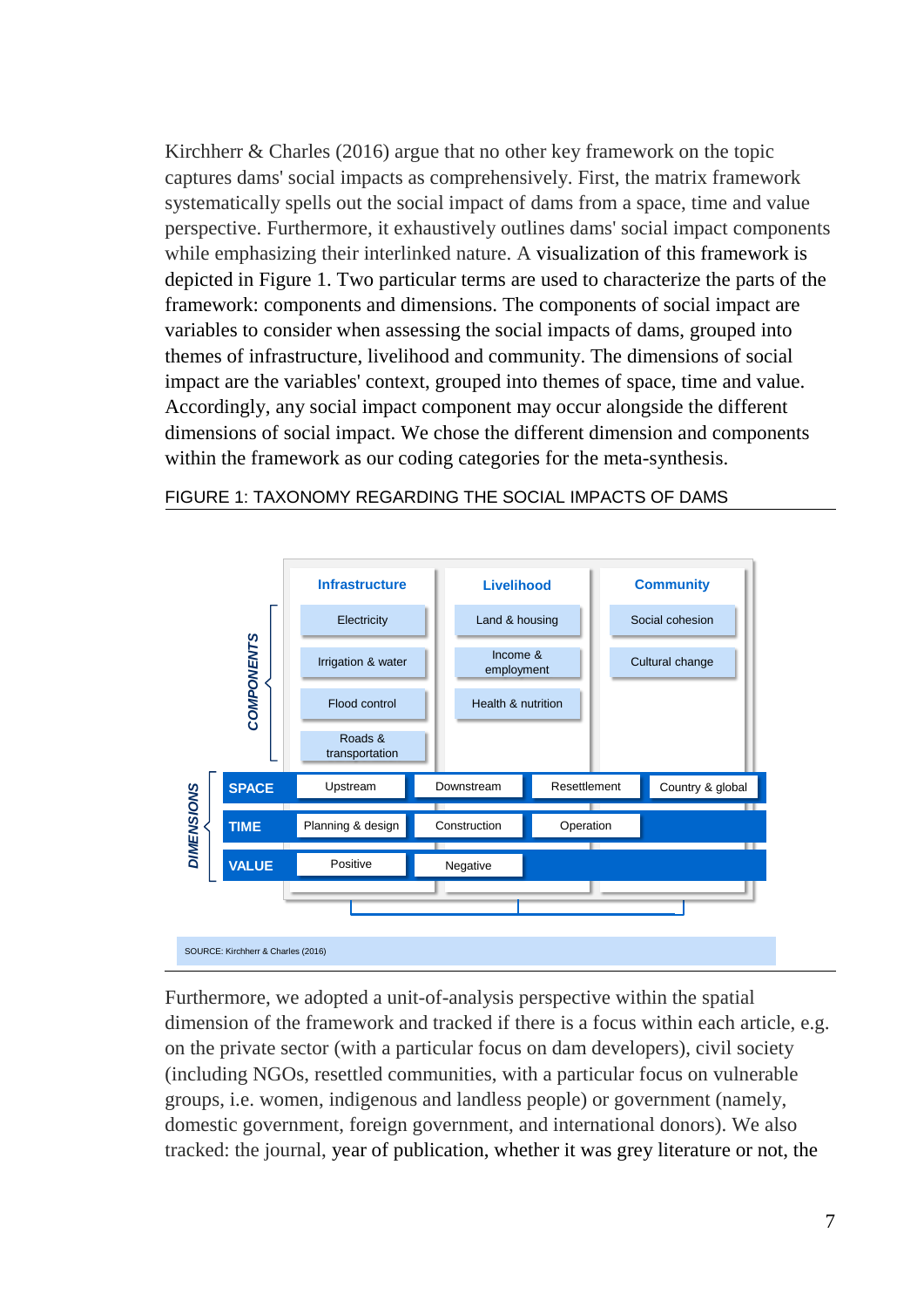regional focus of the publication, whether it focused on a single case study, whether the article employed a framework for analysis and whether the article adopted a qualitative, quantitative or mixed method approach.

## **2.3 ON CODING RULES**

Synthesizing qualitative findings via a meta-synthesis will always remain more subjective than synthesizing quantitative findings via a meta-analysis. The effects of subjectivity may only be "minimized through carefully applied criteria for [sample development and] evaluation" (Beyea and Nicoll, 1998, p. 877).

We utilized NVivo 10 to ensure traceability of coding decisions and the objectivity of our evaluation. A preliminary set of nine articles was coded by all three authors of this article in order to establish, challenge and refine a set of initial coding rules. Based on the results the coding rules were refined. For those articles where the coding results differed by more than one article (11%), we discussed our coding decisions and attempted to refine our coding rules. As a consequence, a coding rule booklet with detailed information for each node was developed (and further refined throughout the coding process).

Within the booklet, a four-step-coding process for each article was defined. First, we would analyze in-depth the abstract of the article. Second, we would read indepth its conclusion. Third, we would skim the remaining parts of the article with a particular focus on headlines, visualizations and its methods part. Finally, we would run a key word search on every node defined as well as additional key word searches.

All articles were eventually coded by two of the three authors of this article. Within our results discussion, we showcase the coding values obtained by both authors. This focus on ranges instead of seemingly definite values ought to emphasize our perception regarding the relativity of the data; our coding results remain (at least partly) subjective.

Our discussion of results is based upon the structure of the matrix framework. After giving an overview regarding the entire sample, we present findings first from a dimension and then from a component perspective.

## **3. RESULTS**

In this section we present results drawing on our entire sample of 217 articles. It is recognized that some articles will have impacted the literature (and, as a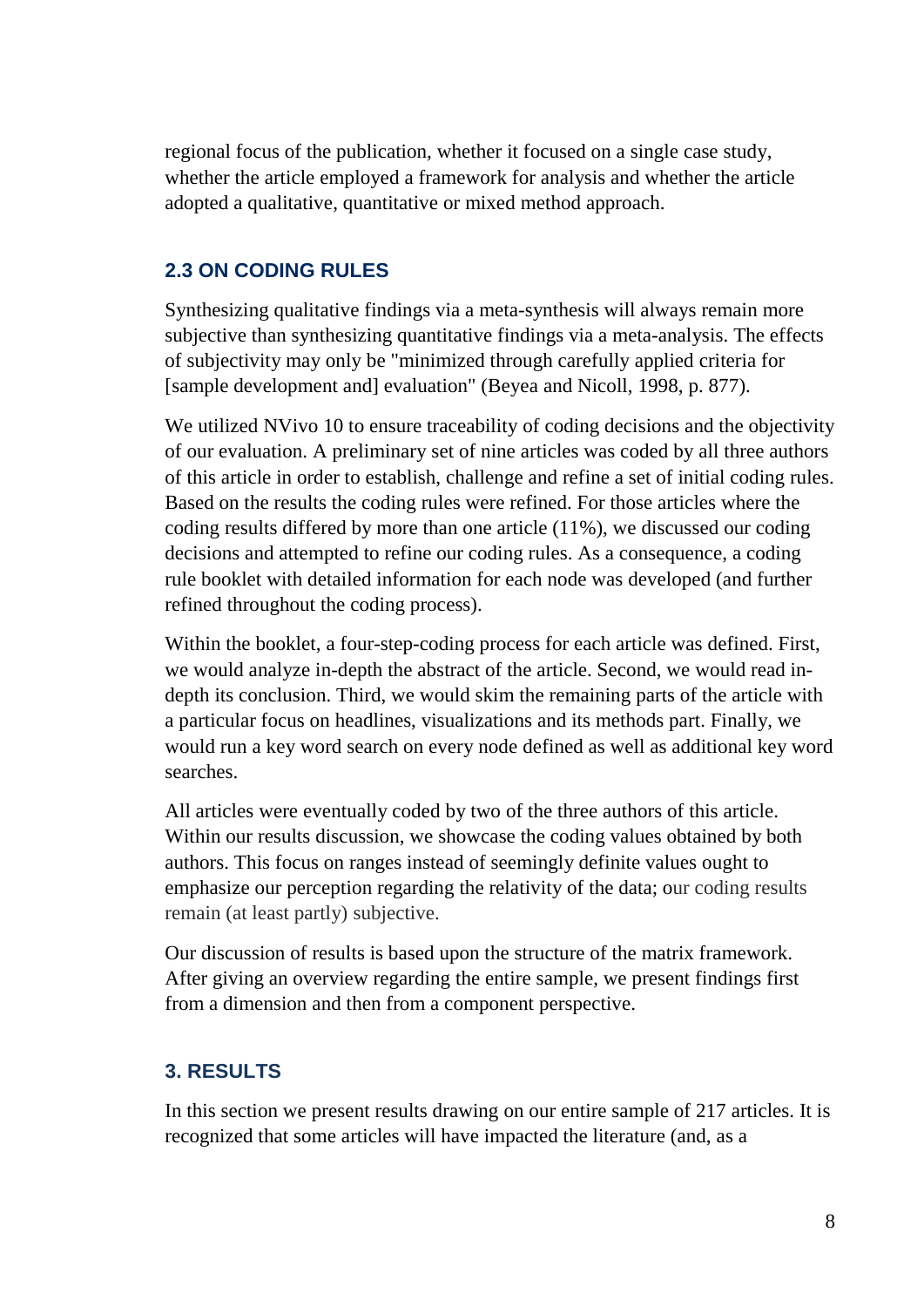consequence, scholars' views regarding the social impact of dams) much more than others. However, it was not considered feasible to present analyses weighting articles according to their importance within the literature. After presenting an overview of our results, the rest of this section is organized by the taxonomy presented in Figure 1.

#### **3.1. OVERVIEW**

Of the 217 articles in the sample, 39 (18%) are grey literature, e.g. Master's theses, working papers or conference proceedings. The papers are spread across various journals. The most common journal within our sample is the *International Journal of Water Resources Development* featuring 22 articles. Searches within Anthropology Plus, CIAO and OpenGrey yielded no or almost no relevant results.

There has been a growth in the literature on social impacts of dams. 123 of the 217 articles (57%) were published in the past 10 years. Only 48 of the articles were released between 1990 and 2000, as depicted in Figure 2. This growth is in line with the growth of the overall literature on the topic at hand. For instance, Esteves et al. (2012) find 120 social impact assessment (SIA) articles for 1993 and 624 SIA articles for 2010. This growth (with a compound annual growth rate of 14% from 1995 onwards) likely outpaces the overall growth in the social sciences literature, estimated at 9% for the period of 1997-2006 (Larsen and von Ins, 2010, p. 589). However, the small number of articles identified as published during the 1990s may also reflect data collection challenges; many of the articles from the 1990s may not be digitized yet. While we attempted to identify non-digital articles, e.g. via various library searches, it is likely that we did not manage to identify every relevant article from this time period.

Only 55 articles (25%) utilize a framework within their analysis. Within these 55 articles 27 different frameworks are employed. Herein, the *Impoverishment Risks and Reconstruction* (IRR) Model by Cernea (1990) is the most widely used framework; it is employed in seven papers (sometimes in a modified version). Frameworks have become more popular overall in recent years. Whereas only 6 out of 46 articles (13%) published from 2001-2005 employed a framework, 18 out of 69 articles (26%) published from 2011-2015 employed one.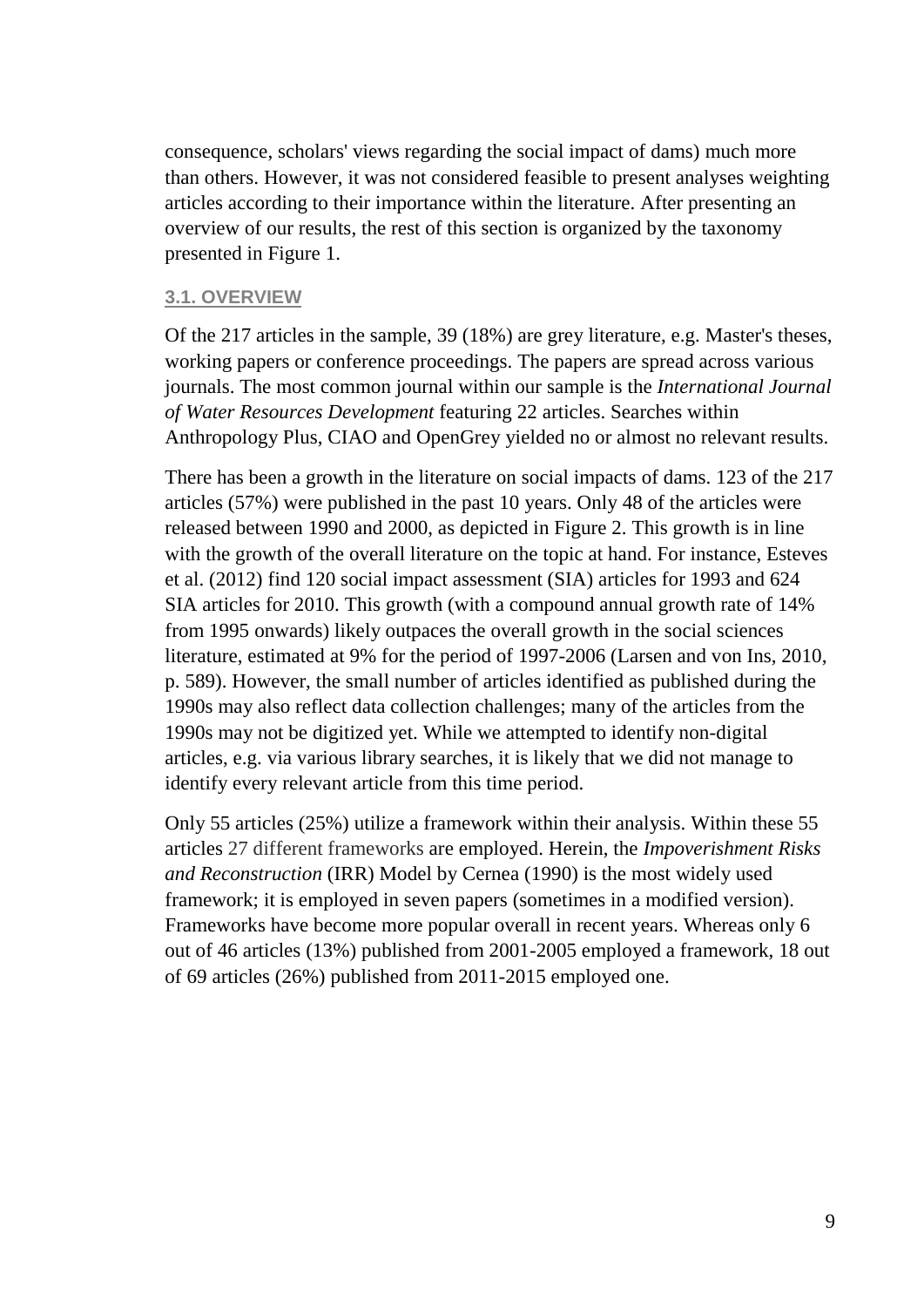

#### FIGURE 2: ARTICLES PUBLISHED ON THE SOCIAL IMPACT OF DAMS OVER TIME

There is a geographic bias in the literature, but it reflects the locations of large dams: 54% of articles in our sample are focused on dams in Asia, only 13% on Africa, 9% on the Americas, and 4% on Europe. 19% of papers adopt a global perspective. China is the most commonly studied country within the sample with 31 papers, followed by India with 27 papers. According to WCD (2000), almost half of the world's large dams are located in China. Of the 173 papers with a regional focus, approximately 80 papers (instead of 30) would be on China if the literature accurately reflected the global distribution of dams from a country perspective. The overall regional distribution within our sample largely reflects the actual distribution of large dams at the end of the last century (Figure 3). The data depicted in this figure regarding actual geographical distributions of large dams was collated by WCD (2000, p. 8) and is based on (allegedly representative) 1998 data from the International Commission on Large Dams (ICOLD). Only Africa is significantly overrepresented in the scholarly literature (with 17% of articles on Africa, but only 3% of large dams in Africa). Europe and the Americas are slightly underrepresented (Europe by 6%, the Americas by 8%).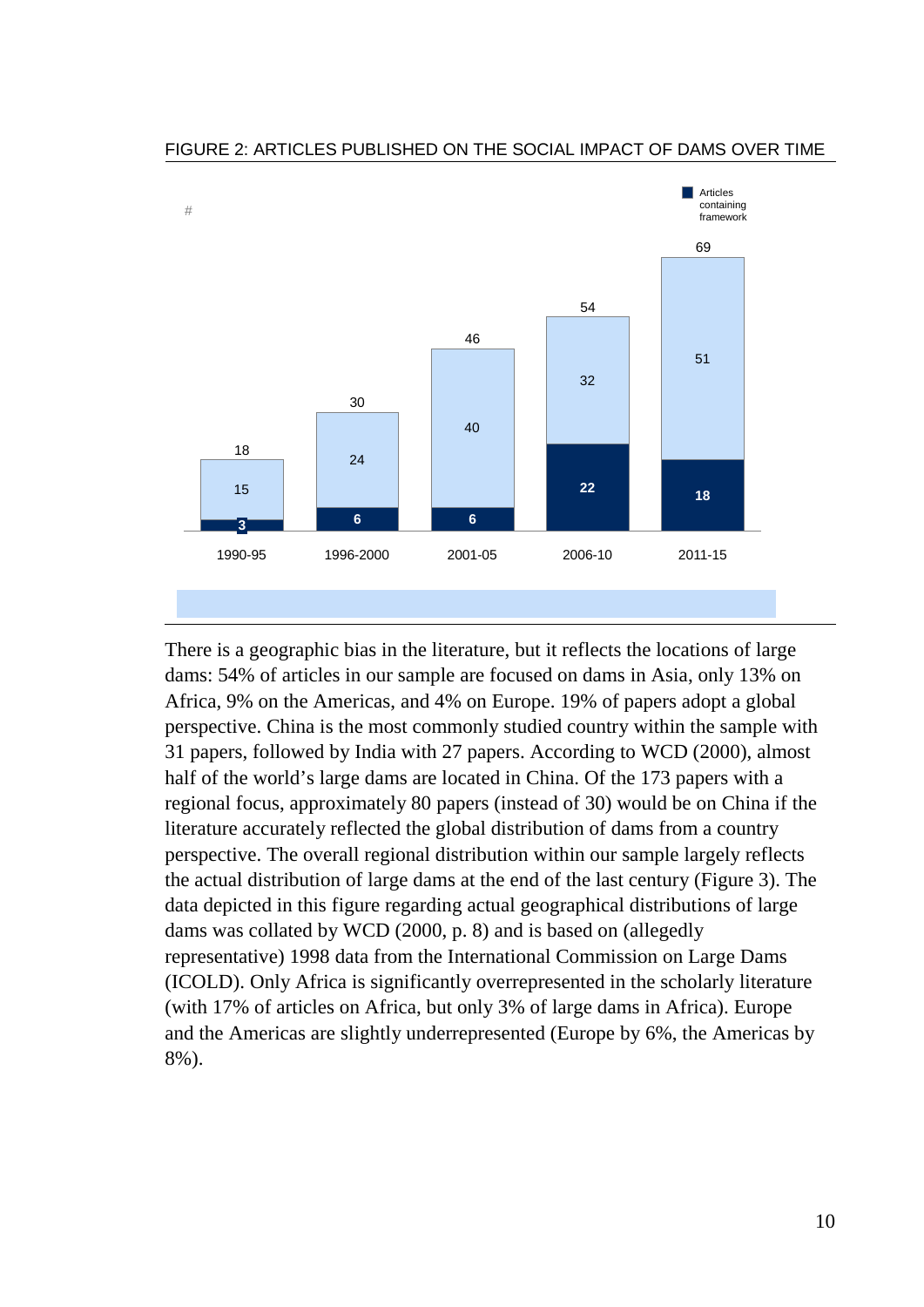

Most scholarly papers only focus on a single dam, with a few dams particularly over-studied, despite the fact that the social impacts found in these case studies may not be representative for all dams. Indeed, 44% of papers within our sample focus on a single dam, 12% focus on just two cases, and only 23% analyze more than ten cases. Sabnis (2001, p. 99) argues that the Sardar Sarovar Dam would be "by far the most studied water project in the developing world, especially in social and environmental terms". This claim is corroborated via our sample. Indeed, we found 17 papers on the Sardar Sarovar Dam, more than for any other dam project. The second most studied dam is China's Three Gorges Dam with 16 papers. 3 papers each were published on the Nam Theun 2 Dam in Laos, the Saguling Dam in Indonesia, the Son La Dam in Vietnam, and the Katse Dam in Lesotho. All other dams within the single case study set of our sample were only studied once or twice.

The preference for analyses of single cases in our sample is matched by an even stronger preference for qualitative analyses. 58% of papers within our sample adopt only or predominantly qualitative methods. 26% adopt a mixed methods approach and just 16% are solely or predominantly quantitative in their analysis. Although a correlation between qualitative analysis and studies of single dams (or between quantitative analysis and studies of more than ten dams) might be expected, no clear correlation is found. In fact, 51% of quantitative analyses in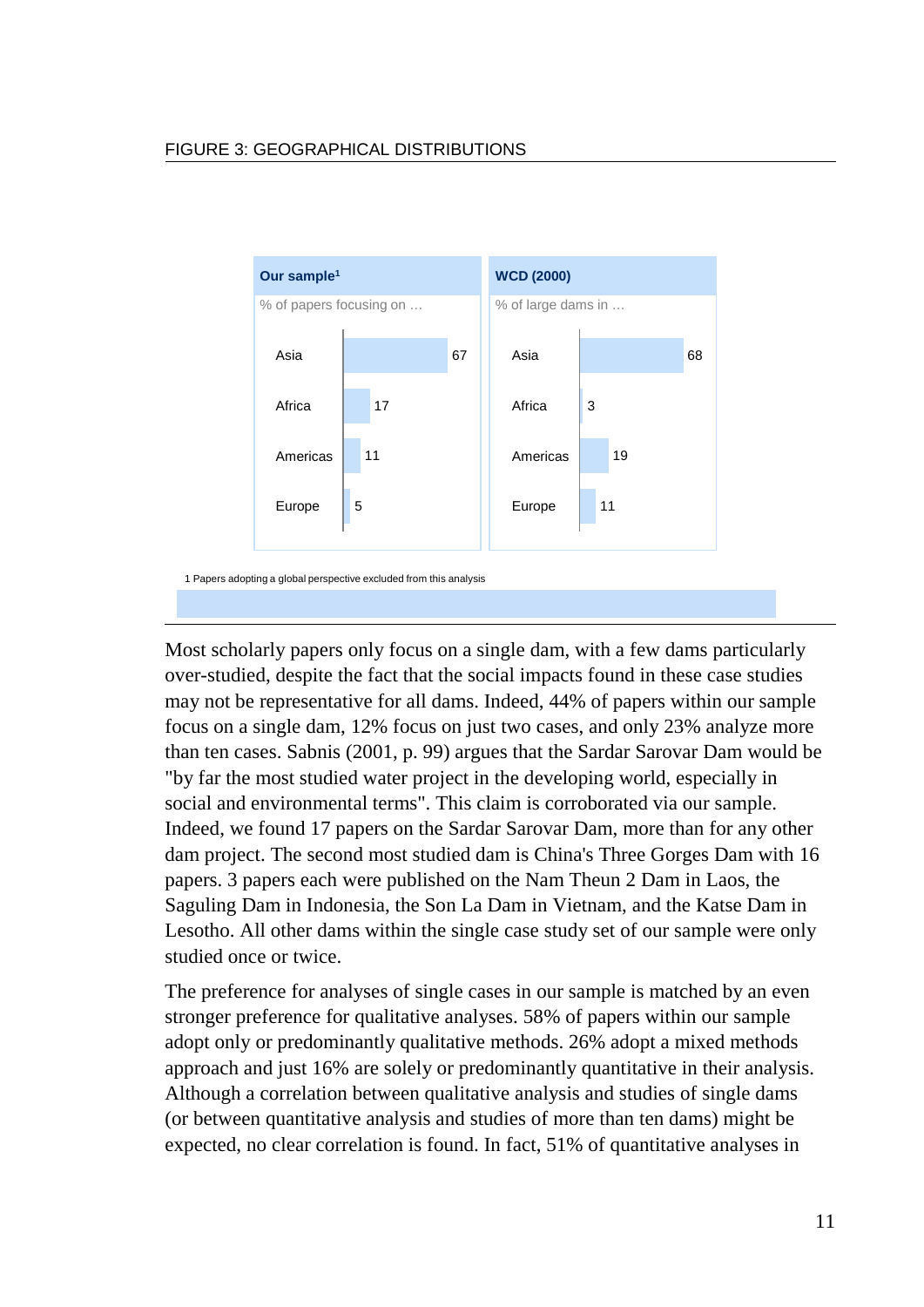our sample studied just a single case. A reason may be that undertaking a costbenefit-analysis for a single dam is already such a complex endeavor, as evidenced by Tajziehchi et al. (2013), that those adopting quantitative approaches do not opt for more dams to be included in their analysis for feasibility reasons.

The prominence of Sardar Sarovar Dam (163m) and China's Three Gorges Dam (181m) in our sample also significantly impacts the average dam height, as well as power capacity and construction time of a dam within the single case study set of our sample. The Three Gorges Dam is the largest power producing facility in the world with a capacity of 22,500 MW. This is reflected in Table 1, with a greater average height and capacity in our sample as compared with the (supposedly representative) dam samples by Ansar et al. (2014) as well as Nombre (2014).[4](#page-11-0)

|                              | Ansar et al.<br>(2014) | <b>Nombre (2014)</b> | <b>Our sample</b> |
|------------------------------|------------------------|----------------------|-------------------|
| Average dam height           | 77m                    | 25m                  | 145m              |
| Average power<br>capacity    | 487 MW                 | 100MW                | 5143 MW           |
| Average<br>construction time | 8.6 years              | $<$ 3 years          | 6 years           |
| Sample size                  | 245                    | 50,000               | 96                |

Table 1: Dam height, construction time and power capacity in different samples

The parameters for our study in Table 1 reflect that scholars focus on extremely large dams when studying social impacts of dams. Nombre (2014, p. 2) already warned, regarding the sample by Ansar et al. (2014), that this may be "a total misrepresentation of the 50,000 large dams existing today". Our sample may be even more misrepresentative. This is corroborated when comparing average dam heights with those dams funded by the Inter-American Development Bank (IADB) (Figure 4): while the typical dam funded by IADB is only between 15 and 100 meters high, only 29% of dams in our sample have this height.

<span id="page-11-0"></span> $4$  If a dam appeared more than once (e.g. 5x) in our sample, we would also count this dam several times (in this case: 5x) for this analysis.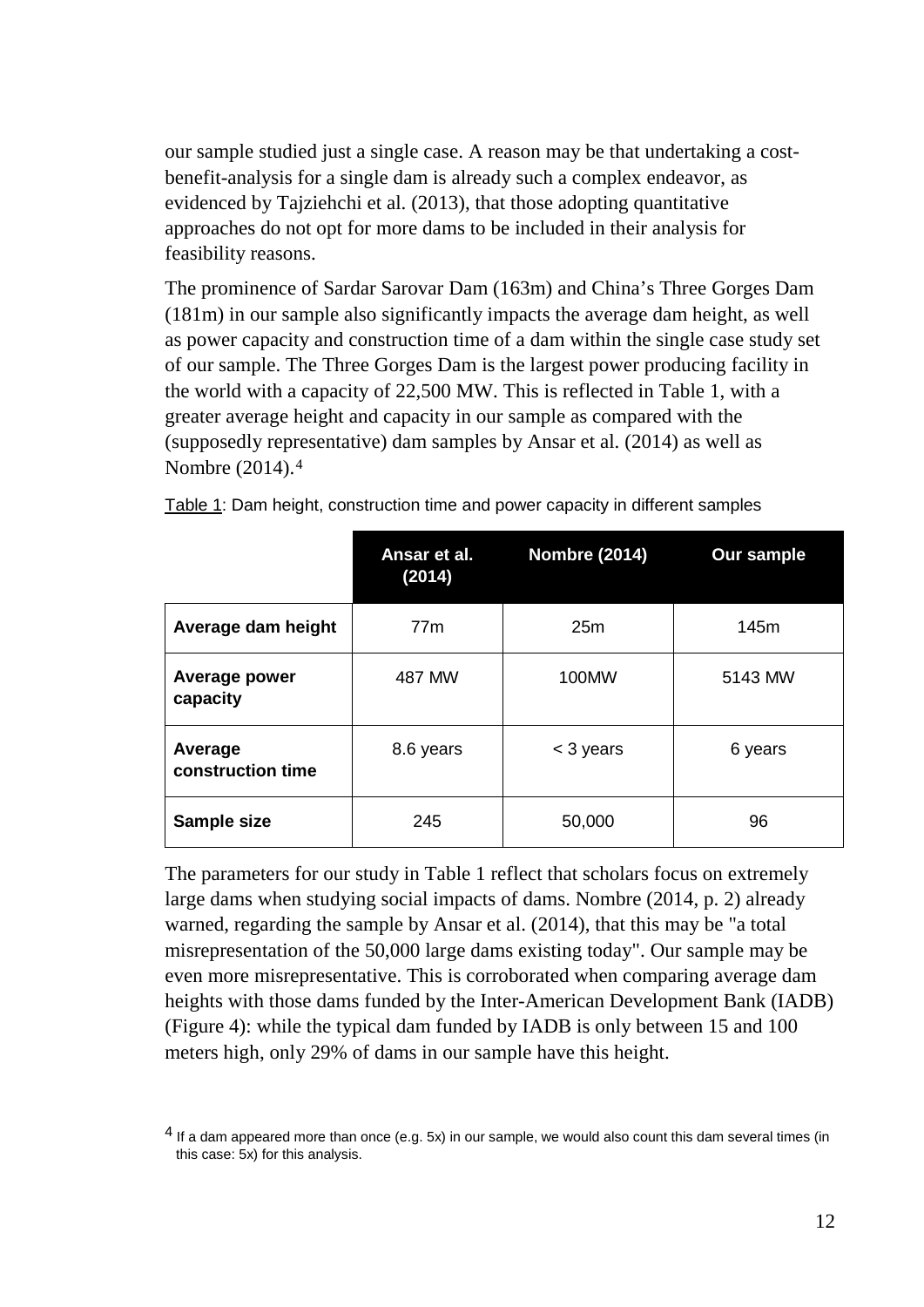

1 Analysis based upon those papers focusing on single dam – Double-counting of those papers featuring identical dam

We believe that the argument that small dams are not studied because their impacts are not of concern does not hold. Indeed, Abbasi & Abbasi (2011) and Kibler & Tullos (2013) point out that small dams' environmental impacts may exceed those of large dams from a river basin perspective, particularly with regard to habitat and hydrologic change. In his seminal paper on the impacts of small dams, Gleick (1992) also implied that a series of small dams may submerge more land than a single large dam. Thus, small dams can also cause significant displacement. The exact social impacts of small dams are not well understood, though, and more research is needed to investigate them particularly from a river basin perspective.

#### **3.2. DIMENSIONS OF SOCIAL IMPACT**

This section provides further insight into our findings based on the dimensions of social impact outlined in Figure 1: Space, time and value.

#### *A. SPACE*

The resettlement area is by far the most adopted spatial perspective when studying the social impact of dams; 85%-87% of articles in our sample focus on it. In the early stages of the study of dam impacts, Shields (1974, p. 268) already noted that resettlement "has probably received more attention than any other category of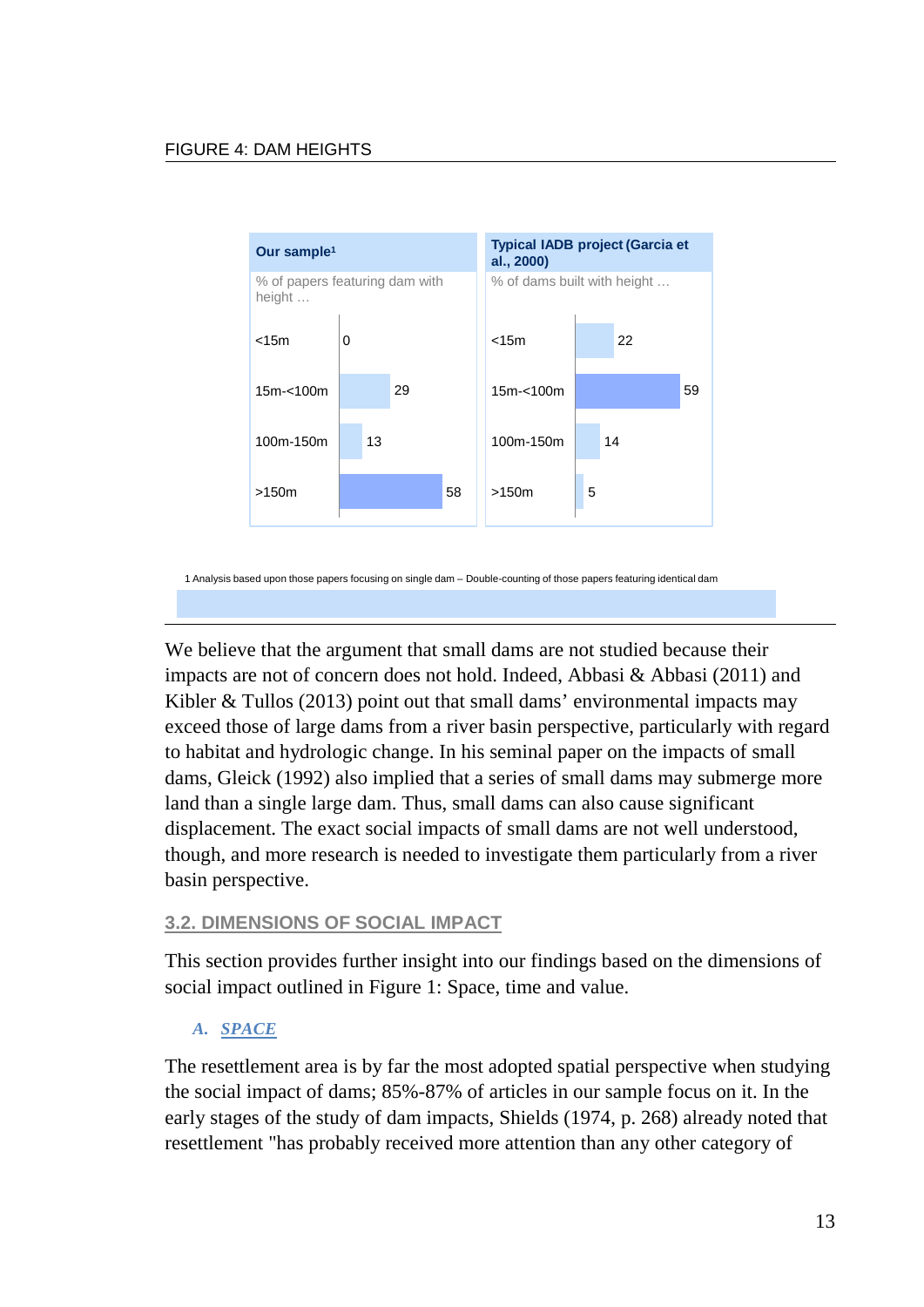social impact". After all, it is "largely considered the most severe form of social impact generated by dams" (Égré and Senécal, 2003, p. 216).

Only 29%-31% of articles focus on downstream impacts corroborating the impression by Cernea (2004, p. 6) that "downstream impacts have been understudied and overlooked by dam planners". The only comprehensive study identified on downstream impacts is Richter et al. (2010); the authors estimate that 472 million people worldwide may have been impacted by dam construction. Upstream impacts are also largely overlooked, as already hypothesized by Greathouse et al. (2006). Only 16% of articles focus on these impacts.

Country and global impacts are accounted for in 41% of articles. Pieces solely adopting this perspective are usually published by economists. Examples include Duflo and Pande (2007), exploring productivity and distributional effects of large dams in India, and Strobl and Strobl (2011), investigating cropland productivity implications of large dams in Africa.

### *B. TIME*

The operation phase is the most studied time period within the literature. 65%- 67% of articles focus on this phase. Within our set of single case studies, 59% focus on this phase. Concretely, 36% of these articles were published up to 10 years after completion of the dam at question, 8% between 11 to 20 years after completion and 17% more than 20 years after completion.

Scudder (1997) complained of a paucity of research designed to assess longitudinal impacts. Our sample indicates that scholars do investigate long-term social impacts, but are less focused on longitudinal ones. Key examples of studies on long-term impacts are Gunawan et al. (2013), exploring the impacts on those resettled due to Indonesia's Saguling Dam, completed more than 25 years ago, and Takesada (2009), who interviewed those resettled because of Japan's Ikawa Dam 50 years after their resettlement. A rare example of longitudinal research over multiple decades is the case of Zambia's Kariba Dam with an effort to study second and even third generation social impacts of the dam currently ongoing, according to Thayer Scudder (personal communication, 2016). The study on the Kariba experience by Colson (1971) was even called "the best case study of resettlement impacts [overall]" (Scudder, 2012, p. 45).

The ongoing research on the Kariba Dam resettlement is likely to be unique in the literature since a lack of second generation research (and beyond) was identified in our sample. Indeed, all scholars within our sample only focus on those resettled, whereas social impacts may even impact the descendants of those resettled, as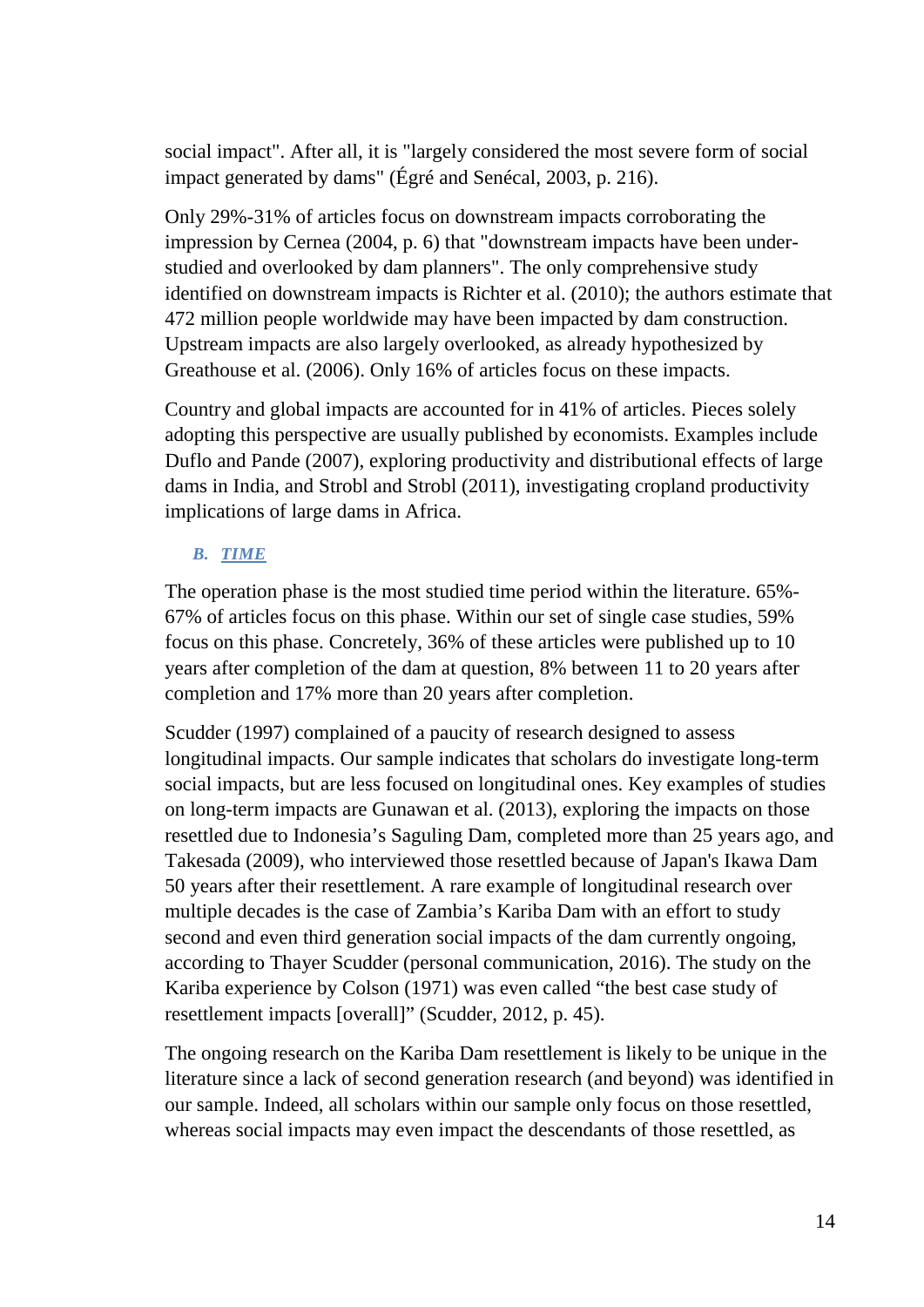already suggested by the Scudder and Colson relocation model (1982). Not a single article within our sample focuses on these second generation impacts. We acknowledge that these second generation impacts may be extremely difficult to factor out due to various confounding variables (e.g. government policy, climate change).

A more prominent topic – at least in recent years – within those articles focusing on the operation phase is the decommissioning of dams. For instance, Qi and Altinakar ( 2012) investigate dam-break flood management in Pakistan. Wiejaczka et al. (2014) explore perceptions regarding the risk of dam breaks in Poland. These articles on the end of a dam's life cycle may be seen as a response to WCD (2000). Herein, the authors argued that "more studies are needed to address the costs, benefits and impacts of decommissioning as the stock of dams ages and choices must be made between refurbishing and decommissioning" (WCD, 2000, p. 11).

The planning and design phase is least studied within our sample: only 19%-22% of articles address this phase. Plummer (2013, p. 7) notes that "it is surprising that this issue [of social impacts during the planning and design phase] has not been the subject of significant earlier study"; after all, WCD (2000, p. 19) outlined that "free, prior and informed" consent of people to be moved ought to be obtained during the planning and design phase – a challenging demand which would offer plentiful opportunities for scholarly study if implemented (an example of a project repeatedly upholding this principle was Laos' Nam Theun 2 Dam) (Scudder et al., 1997, p. 25 ff.). A key reason for the scarcity of studies on planning and design phase impacts may be lack of transparency and accessibility, as the public opposition to dams that has developed in the past 45 years (McAdam et al., 2010, p. 402) has led to difficulty in accessing information during the planning and design phase. For instance, we were not able to carry out envisaged research on ex-ante resettlement impacts in Myanmar due to governmental access constraints.

#### *C. VALUE*

Almost all articles within our sample (93%-95%) report on at least one negative social impact, while about two thirds report on at least one positive social impact. Only 5%-6% of articles are largely positive regarding dams' social impacts; 44%- 46% are largely negative, 49%-50% balanced.

Initially, we thought that coding articles as 'largely positive', 'largely negative' or 'balanced' would be highly subjective. However, our ranges showcase that this may not be the case. Indeed, most authors in our sample are rather vocal and explicit regarding their view on the social impact of dams. An example for an article we coded as 'largely negative' would be Finley-Brook and Thomas (2011);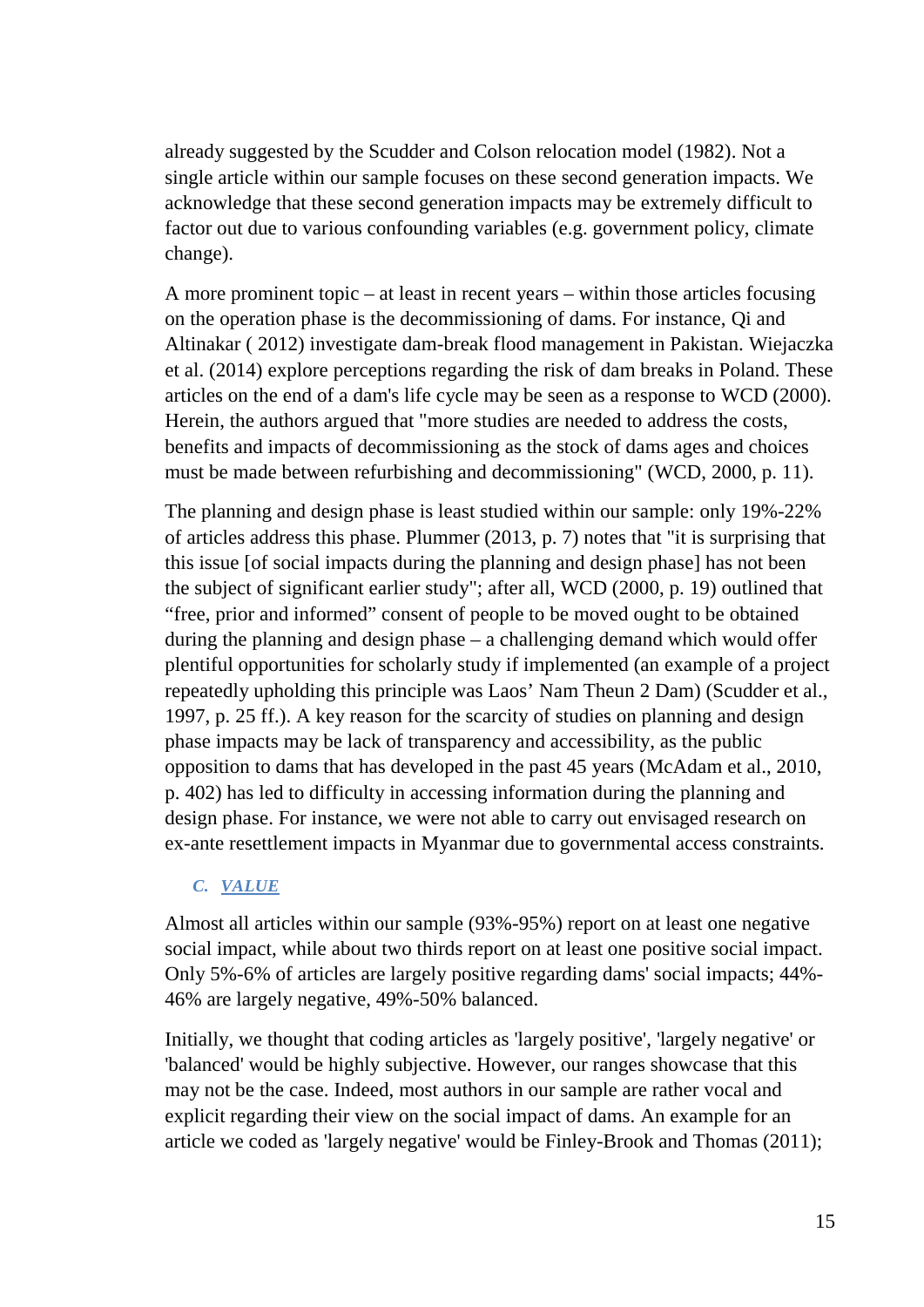their research was funded by a university research grant. The authors' article on hydropower development in Panama is titled "Renewable Energy and Human Rights Violations". An example for an article coded as 'largely positive' would be Gunawan et al., (2013, p. 25), concluding that "the majority of the resettlers perceived their livelihoods as better after resettlement". This research was mostly funded by the Mitsui & Co., Ltd. Environment Fund, a large Japanese conglomerate also involved in the energy business.

Our findings regarding value corroborate impressions by previous scholars. Barrow (2000, p. 27) noted that "there has been a tendency to stress negative impacts". Vanclay (2002, p. 189) wrote that "despite rhetoric in SIA about considering the benefits […] that there is no consideration given to the indicators that would be necessary to describe [them]".

Articles published within peer-reviewed journals and books seem to be more critical towards dams than the grey literature. Indeed, we coded 47%-48% of articles as "largely negative" within peer-reviewed journals and books, compared to only 29%-39% within the grey literature. 32% of grey literature papers were dissertations by students. A key reason for the less critical grey literature may be the source of funding. 34% of papers within grey literature were either funded by governments, international donors or the dam industry, all of which are usually seen as advocates of dam projects (Nüsser, 2003, p. 22).

Overall, articles that were largely positive regarding the social impact of dams seem to take into account different components than articles that were largely negative. Articles that were largely positive tend to focus on infrastructure impacts, whereas community impacts are underrepresented compared to articles that were largely negative. For instance, virtually every single article that was largely positive discusses electricity impacts, while only 64%-70% of articles that were largely negative do so. Flood control aspects are discussed in 57%-70% of articles that were largely positive (largely negative: 36%-38%). Meanwhile, social cohesion is mentioned in 57%-58% of largely negative articles, but only 36%-40% of largely positive articles. This analysis is summarized in Figure 5.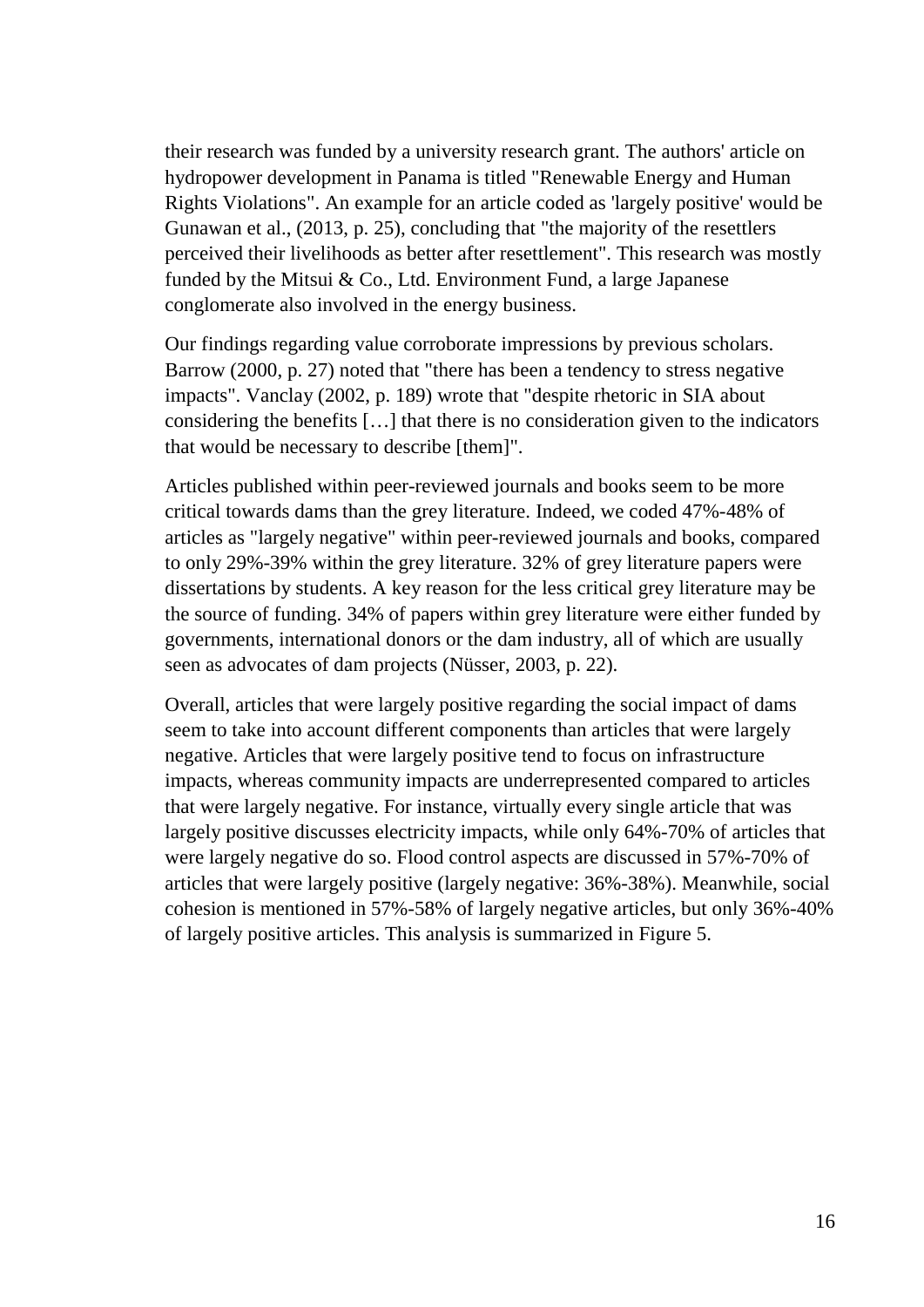### FIGURE 5: VALUES WITHIN THE SCHOLARLY LITERATURE



The spatial perspective also differs: 64%-70% of largely positive articles focus on country and global impacts, while only 30%-36% of largely negative articles do so.

## **3.3. COMPONENTS OF SOCIAL IMPACT**

No analyses on the social impact of dams can focus on all the components of social impact. However, authors ought to justify themselves when deciding to omit components of social impact in order to allow readers to contextualize the analysis. Herein, an example of best practice may be Strobl and Strobl (2011, p. 449). The authors note in their concluding remarks that "we have not addressed such important issues as the displacement of people, the impact on fishing, and river line erosion, amongst other negative impacts. A comprehensive assessment [...] necessitates a credible quantitative analysis of all of these factors."

However, many authors do not make such acknowledgements. Rather, a listing of social impact components is provided in the beginning of the article presenting the impression that it may be exhaustive, whereas various components of social impact are usually missing. Our analysis focuses on the components of social impact outlined in Figure 1: infrastructure, livelihood and community.

*A. INFRASTRUCTURE*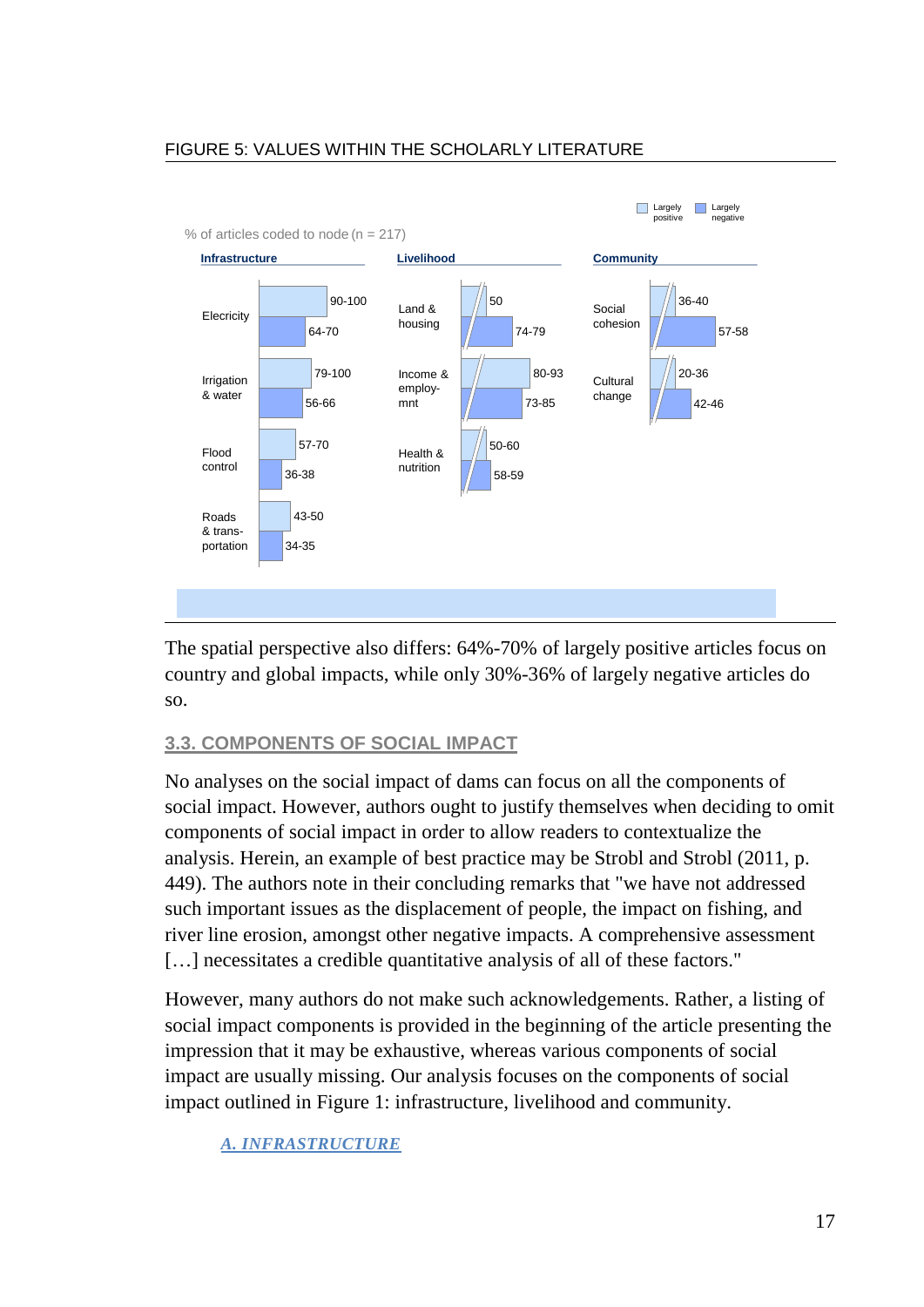Infrastructure impacts are largely addressed within our sample. 88%-89% of articles address this impact, compared to 91%-95% of articles focusing on livelihood impacts as well as 63% of articles focusing on community impacts. The prominence of infrastructure impacts in our sample may be driven by the focus of scholars on large multi-purpose dams such as the Three Gorges Dam.

These values may over-represent the actual prominence of infrastructure impacts within the literature, though. Due to our conservative approach to coding, we assigned any article that briefly mentioned any infrastructure impact to the infrastructure node. An example that illustrates this coding approach is Bisht (2009). The author explores the disempowerment of women due to resettlement employing the Tehri dam in India as a case study. Regarding electricity production, it is only stated that "the dam provides electricity as well as water for irrigation and drinking." Nevertheless, we coded this article for both the electricity as well as the irrigation and water nodes to avoid deflating any values. In-depth discussions of electricity and other infrastructure impacts are in fact non-existent within our sample.

#### *B. LIVELIHOOD*

Livelihood impacts are largely addressed within our sample. Land and housing impacts are discussed in 72%-77% of the articles. Income and employment is the most frequent component mentioned, with 82%-87% of articles addressing this impact. This prominence may be driven by the recent growth in literature on benefit sharing with affected communities, which, again, may be driven by "sponsors increasingly [recognizing] the need for directly sharing project benefits with local communities" (Égré et al., 2007, p. 23[5](#page-17-0)).<sup>5</sup>

Lerer and Scudder (1999, p. 113) argue that the health impacts of dams "are receiving increasing international attention". However, health and nutrition impacts remain the least studied livelihood impacts within our sample or articles. Only 55%-56% of articles consider these impacts, 27%-31% less than for income and employment and 17%-21% less than for land and housing. This may also be a reflection of our sample frame, though. After all, we did not explicitly search for *health impacts* during our key word search. Nevertheless, our sample still contains a handful of articles which solely focused on health impacts. An example – besides Lerer and Scudder (1999) – is Erlanger et al. (2008); the authors assess the health impacts of the Nam Theun 2 dam in Laos.

<span id="page-17-0"></span><sup>5</sup> A topic possibly understudied within income and employment may be corruption in the hydropower sector. A rare example investigating this topic is Transparency International (2008).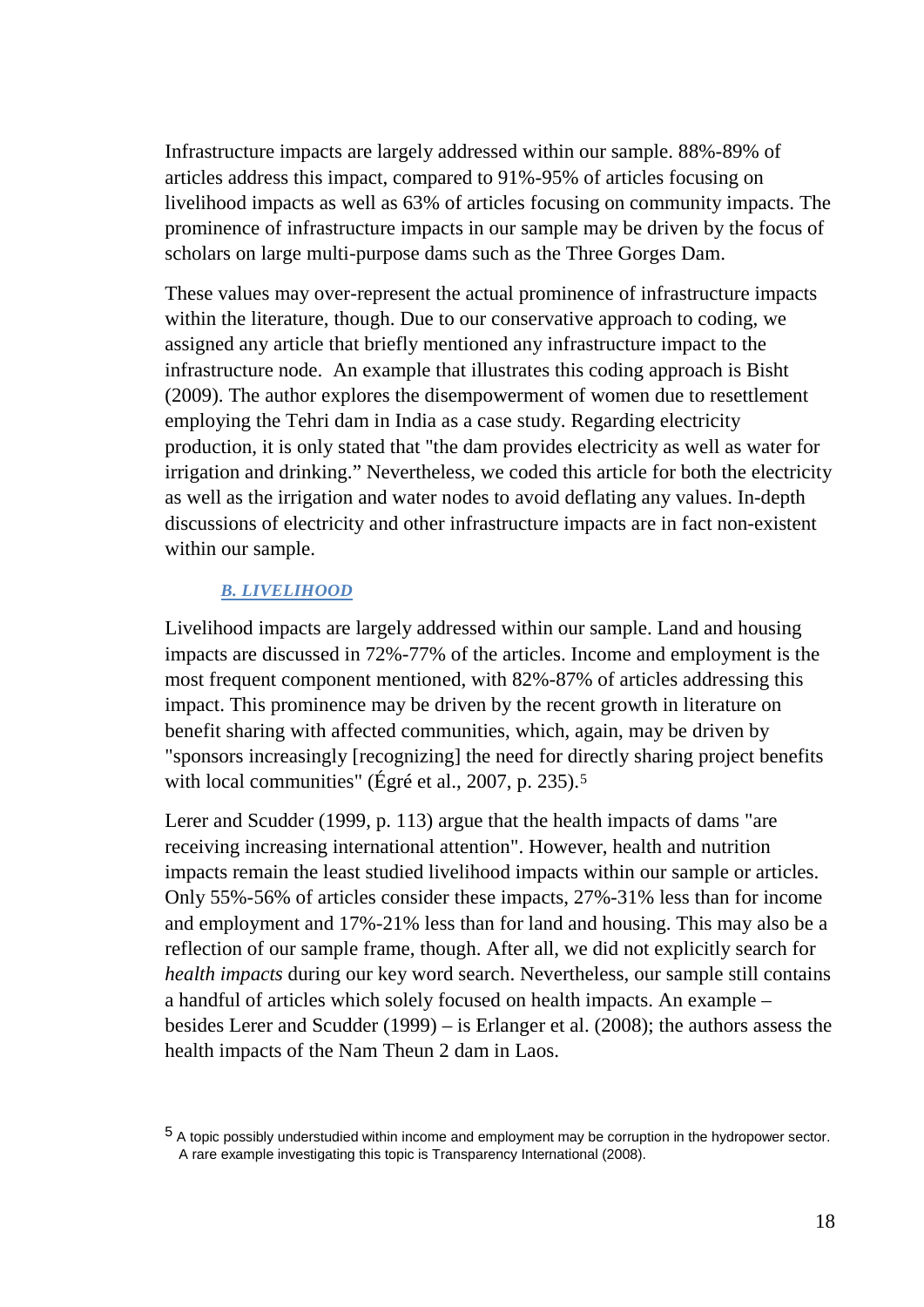An aspect of health and nutrition entirely not represented in our sample is food security. Indeed, not a single author within our sample focused their analysis solely on the implications of irrigation, water provision or flood control for food security in the resettlement area, upstream region, downstream region or nation. Again, this may be a reflection of our sample frame, because we did not explicitly search for *food security* during our key word search. The lack of articles on food security within our sample indicates that social impacts tend to be viewed very narrowly by those scholars devoting their analyses explicitly to the social impact of dams.

Lastly, we also find that there is no intersection of the literature on social impacts (in our sample) with that on reservoir management, such as the trade-off between hydropower generation and water for irrigation. Reservoir management literature seems to more commonly focus on environmental impacts such as the historic pulse flow release from the Hoover Dam in 2014 (Howard, 2014).

## *C. COMMUNITY*

Social cohesion impacts are discussed by 53%-54% of articles. Cultural change impacts are only discussed by 35%-39% of articles – the least acknowledged social impact component within our set of components. Downing and Garcia-Downing (2009) point out that scholars pay little attention to psycho-socio-cultural impoverishment inflicted by involuntary displacement.

There is a strong link to the dimension of space in the community analyses. 87%- 92% of articles addressing social cohesion discuss this impact component from a resettlement perspective, compared to only 16% from an upstream and 22%-29% from a downstream perspective. Meanwhile, 91%-92% of articles on cultural change discuss this impact from a resettlement perspective, compared to 16%-21% from an upstream and 31%-35% from a downstream perspective. We hypothesize that a key reason for this link may be that community impacts are mostly studied by anthropologists who mostly focus on the resettlement area when investigating the social impact of dams.

#### **3.4. UNIT OF ANALYSIS**

The Unit of Analysis reflects the groups focused on within each article, including the private sector (with a particular focus on dam developers), civil society (including NGOs, resettled communities, with a particular focus on vulnerable groups, i.e. women, indigenous and landless people) or government (e.g. domestic government, foreign government and international donors).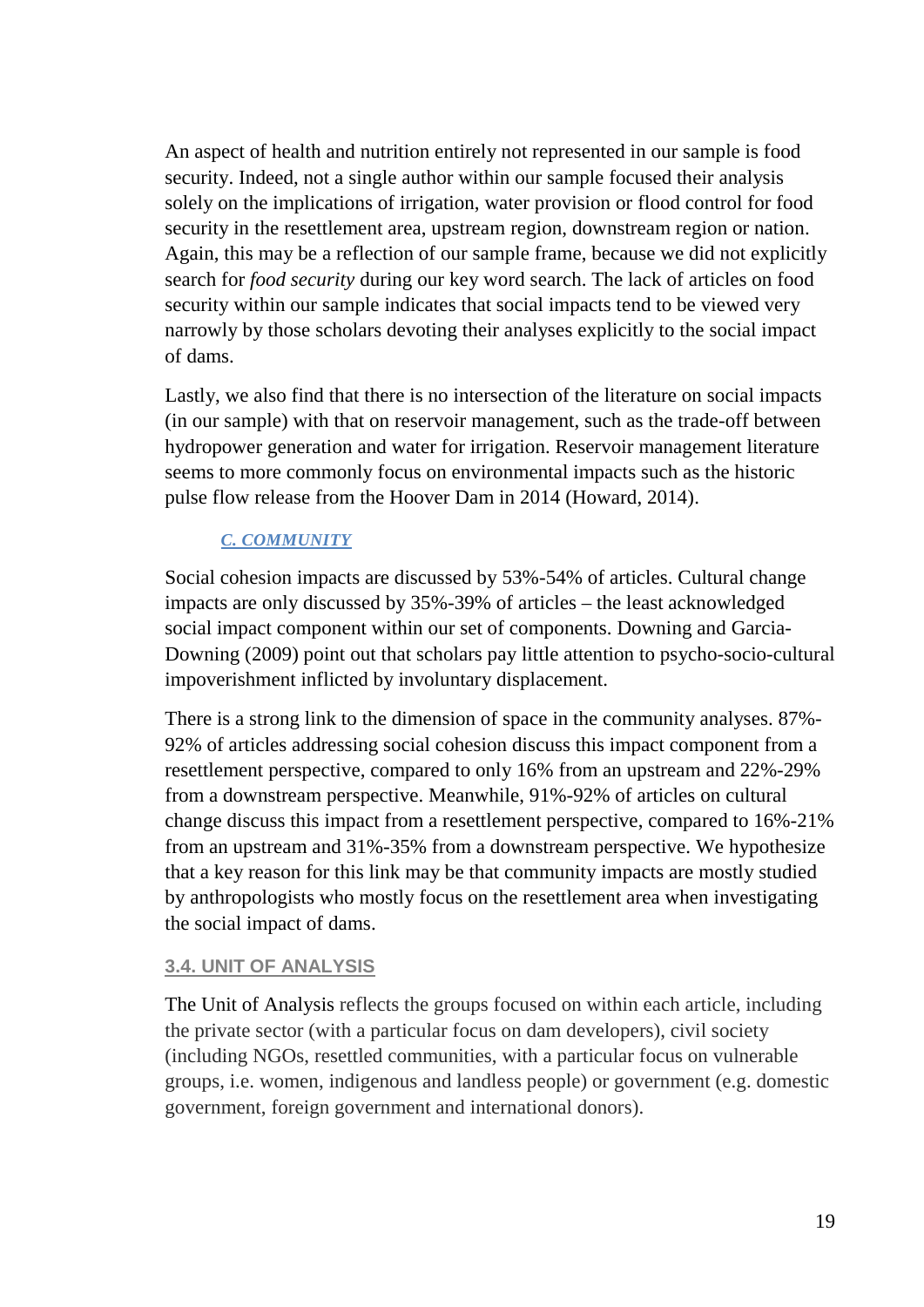In line with the high value obtained for the resettlement area in the space dimension, resettled communities are by far the most studied unit of analysis within the literature. Indeed, 77%-82% of articles focus on them. Within the civil society node, vulnerable groups are also prominent with 35%-47% of articles coded within this node. NGOs are addressed by 24%-27% of our articles, as depicted in Figure 6.

### FIGURE 6: UNIT-OF-ANALYSIS FOCUS WITHIN THE SCHOLARLY LITERATURE



McCully (2001, p. 144) notes that "surprisingly little research has been carried out on how women and men are differently impacted by dams". Indeed, only 13%- 17% of articles address women as a particularly vulnerable group. An excellent example of an article discussing the social impacts of the Three Gorges Dam from a woman's perspective is Du (2010), published in *Women's Studies Quarterly.* Of the 16 articles in our sample on the Three Gorges Dam, only two discuss social impacts from women's perspectives.

Meanwhile, 33%-35% of articles focus on indigenous people. 8%-11% of articles address landless people, the lowest value within the vulnerable groups node. NGOs repeatedly point out that this group requires more attention. After all, in order to be eligible for any compensation within most resettlement schemes, land must usually be owned.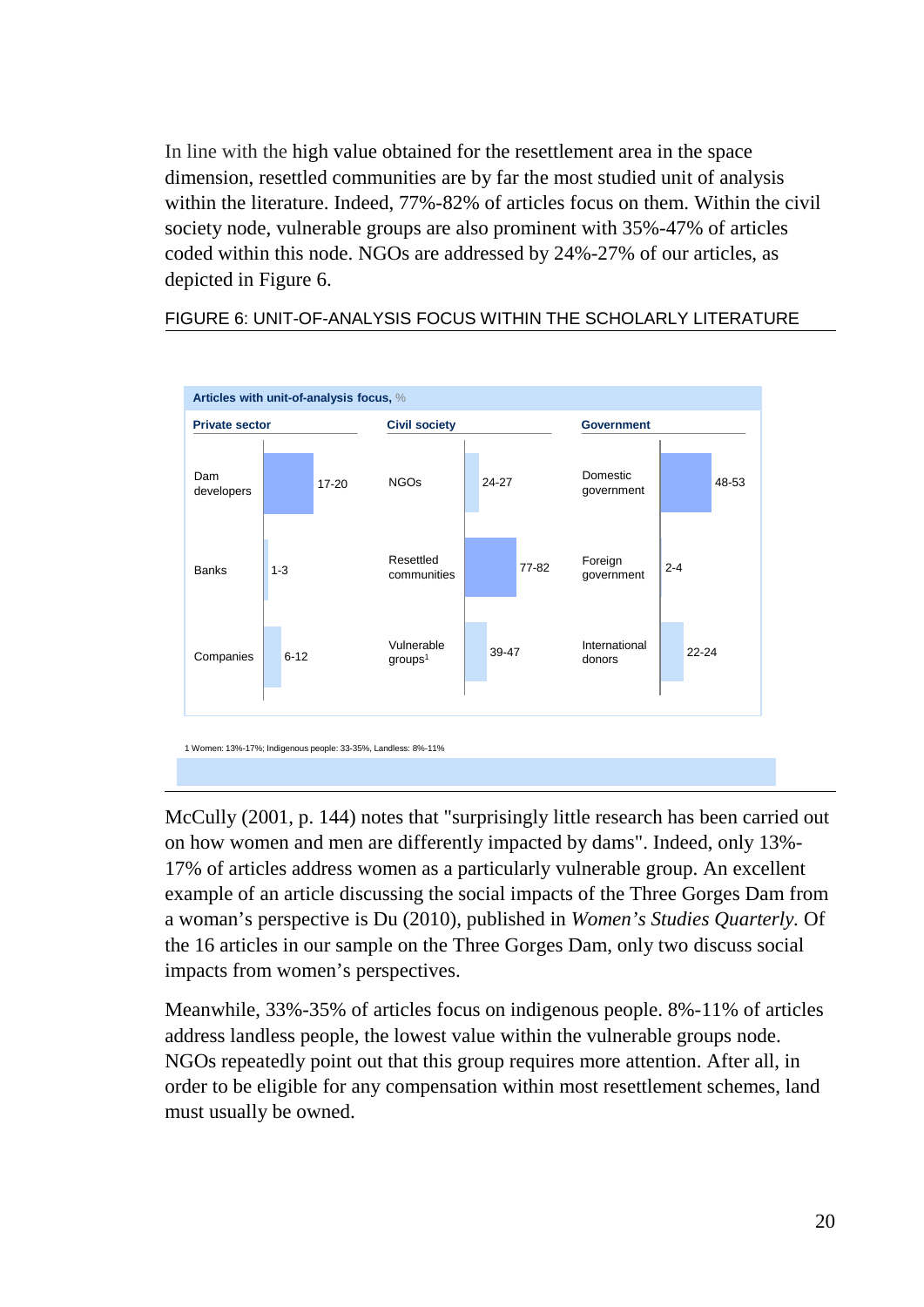Within the government node, domestic governments are discussed in about half of the articles in our sample. Only 2%-4% focus on the role of foreign governments, though. This seems surprising, particularly with regard to the current boom of dam construction in the Mekong River Basin (and the Mekong River Commission as the inter-governmental agency attempting to balance the interests of the different countries in the basin).

22%-24% of articles focus on the role of international donors. More articles with this focus have been published in recent years, possibly reflecting the World Bank's decision to restart investments in hydropower. Indeed, 27%-31% of all articles focusing on international donors were published from 2011 to 2015; the expected value within a uniform distribution would be 20%.

Within the private sector, dam developers are the most studied unit of analysis, with 17%-20% of articles coded to that node. Again, this value may over-represent the actual number of papers dedicated to dam developers. Due to our conservative approach, we coded even articles that only briefly mentioned the developer constructing the dam in question into this node.

A closer look at those articles coded to the node 'dam developers' reveals that Chinese hydro-players may be under-represented. Although these players nowadays dominate the global dam industry with the Chinese state-owned enterprise Sinohydro claiming to capture more than 50% of the global dam developer market (Verhoeven, 2015, p. 178), almost no papers investigate their views on social impact, the social impact assessments (SIAs) conducted or subcontracted by them, or relevant resettlement schemes.

## **4. DISCUSSION**

A mature literature on the social impact of dams has developed since the 1960s. The various analyses on the topic are invaluable for our understanding regarding the implications of dam infrastructure. Our analyses indicate that scholars mostly focus on electricity, irrigation and water, land and housing, and income and employment impacts when studying the social impacts of dams. These components of social impacts tend to be studied in the resettlement area after project completion; indeed, this stage requires special attention since "during those initial years the global experience is for living standards of the majority to worsen" (Scudder, 2012, p. 39). Accordingly, a particular emphasis is given to negative social impacts by most scholars.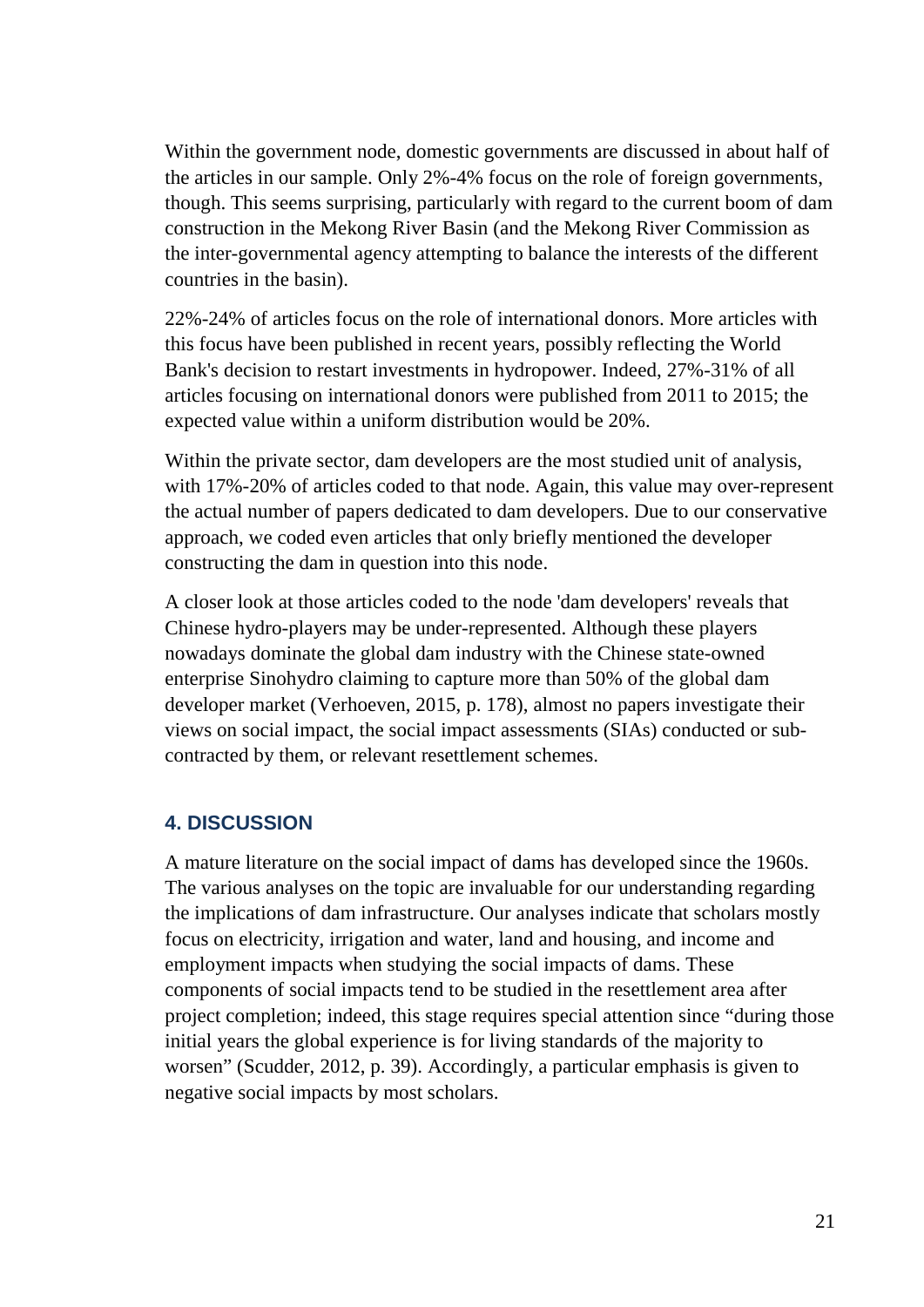Meanwhile, upstream and downstream social impacts of dams remain particularly under-researched with less than a third of articles in our sample addressing them. Similarly, planning and design phase impacts are barely studied (also with less than a third of articles in our sample taking them into account) (Figure 7). These under-researched areas may significantly narrow scholars' conceptualization of the social impacts of dams, which, in turn, may also narrow and skew practitioners' and the public's understanding of those impacts.



#### FIGURE 7: MAPPING THE RESEARCH ON THE SOCIAL IMPACT OF DAMS

Neglecting upstream and downstream impacts could be problematic both for positive and negative impacts. If water use of populations upstream is restricted in order to fill the reservoir, for instance, these populations would then need to be compensated (Duflo and Pande, 2007, p. 602) – scholars and practitioners may not even think about these populations, though, if upstream impacts are routinely neglected in the literature. If populations downstream benefit from additional irrigation or flood control or suffer from decreasing fish productivity (Ziv et al., 2012), these are also impacts that need to be taken into account in assessing the total social impact of a dam. Neglecting these impacts may lead to a different overall assessment regarding the viability of a project. The full picture regarding dams' social impacts can only be seen and sustainable project management can only be implemented if upstream and downstream impacts are also taken into account.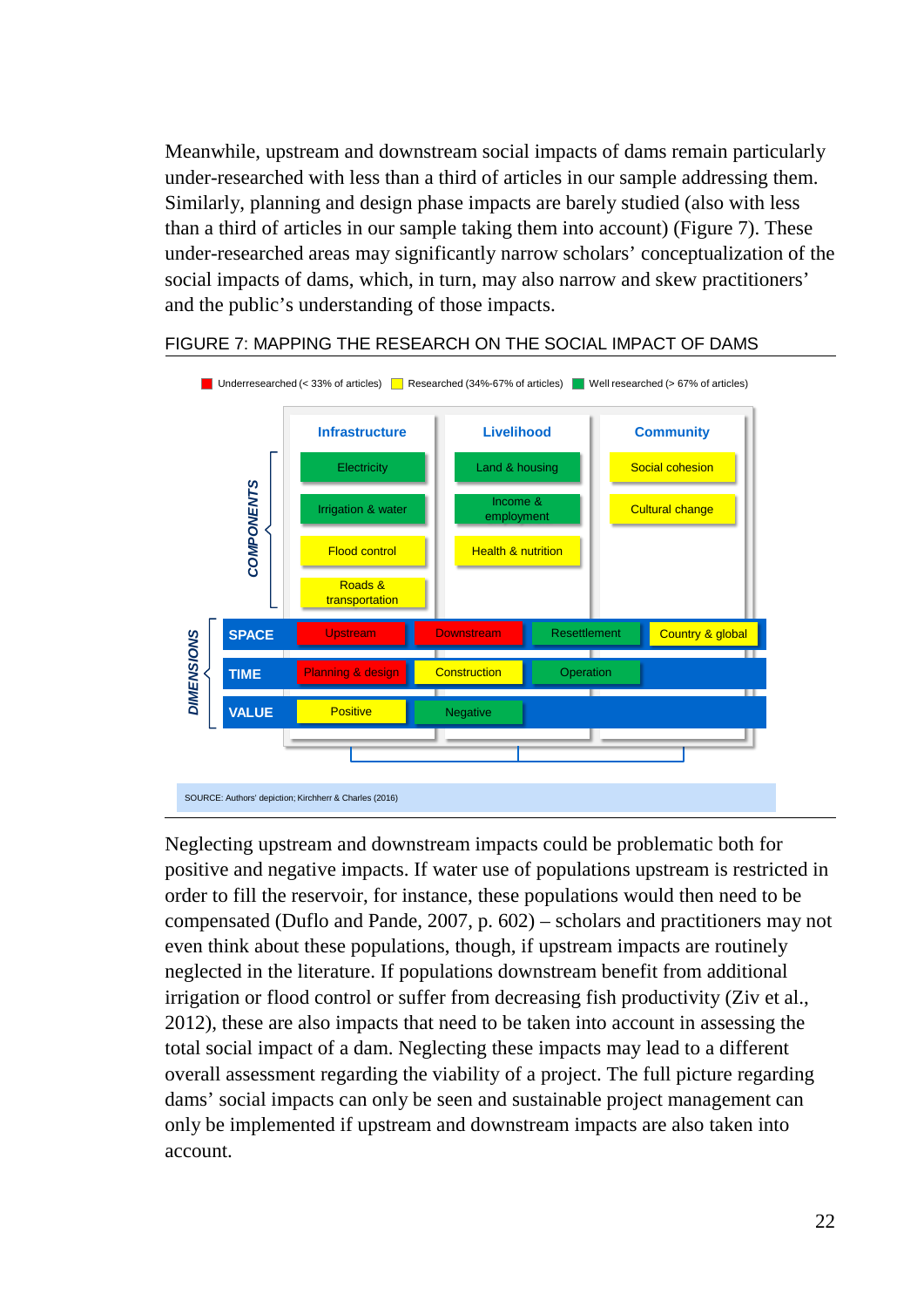Similarly, scholarly studies ignoring planning and design phase impacts may lead to practitioners also ignoring them. Psychological stress (associated with higher death rates among the elderly) was reported by Scudder (2012, p. 40 ff.) and is part of his four-stage relocation framework. An equitable resettlement scheme (including both compensation and various development initiatives (Scudder, 2012, p. 60)) would need to address and compensate for these ex-ante resettlement impacts. Similarly, articles in our sample have not analysed second generation social impacts of dams. Media reports on the Grand Coulee Dam in the United States indicate that dams' social impacts may last for up to 70 years (Holdman, 2011). Thus, resettlement schemes must adopt a similar time horizon. Again, the full picture regarding dams' social impacts can only be seen and sustainable project management can only be implemented if planning and design phase as well as long-term social impacts are also taken into account.

This 'full picture' can also be skewed by scholars via the choice of case studies. Single case study research on extremely large dams is particularly popular among academics, we found, with 58% of single-case-study articles focusing on dams with a height of more than 150 meters. The impacts of these mega-dams may be quite different to those of average large dams, possibly inducing a skewed view regarding dams' average social impacts not only among scholars, but also practitioners. If the social impacts of large dams with varying heights were studied simultaneously, this may lead to a more balanced picture regarding dams' average social impacts.

Studying social impacts will always remain more an art than a science. Several of the social impact components we discussed are difficult to quantify, most notably our alleged community impacts. Because of this 'fuzziness' it is important to gather different narratives and perspectives on dams' social impacts in order to develop a balanced picture regarding the projects' overall social implications. From our research, most scholarly research (77%-82%) gives a voice to affected communities. These views are likely to be particularly negative regarding a project where the dam project constitutes a significant upheaval in the life of these communities. The role of foreign governments as well as (development) banks funding dam projects remains under-explored. Similarly, scholars barely take into account the perspective of dam developers, particularly Chinese dam developers, key players in the contemporary global dam industry. Taking into account the perspectives of various stakeholders (from affected communities to dam developers) regarding the social impact of dams may help to make analyses more objective.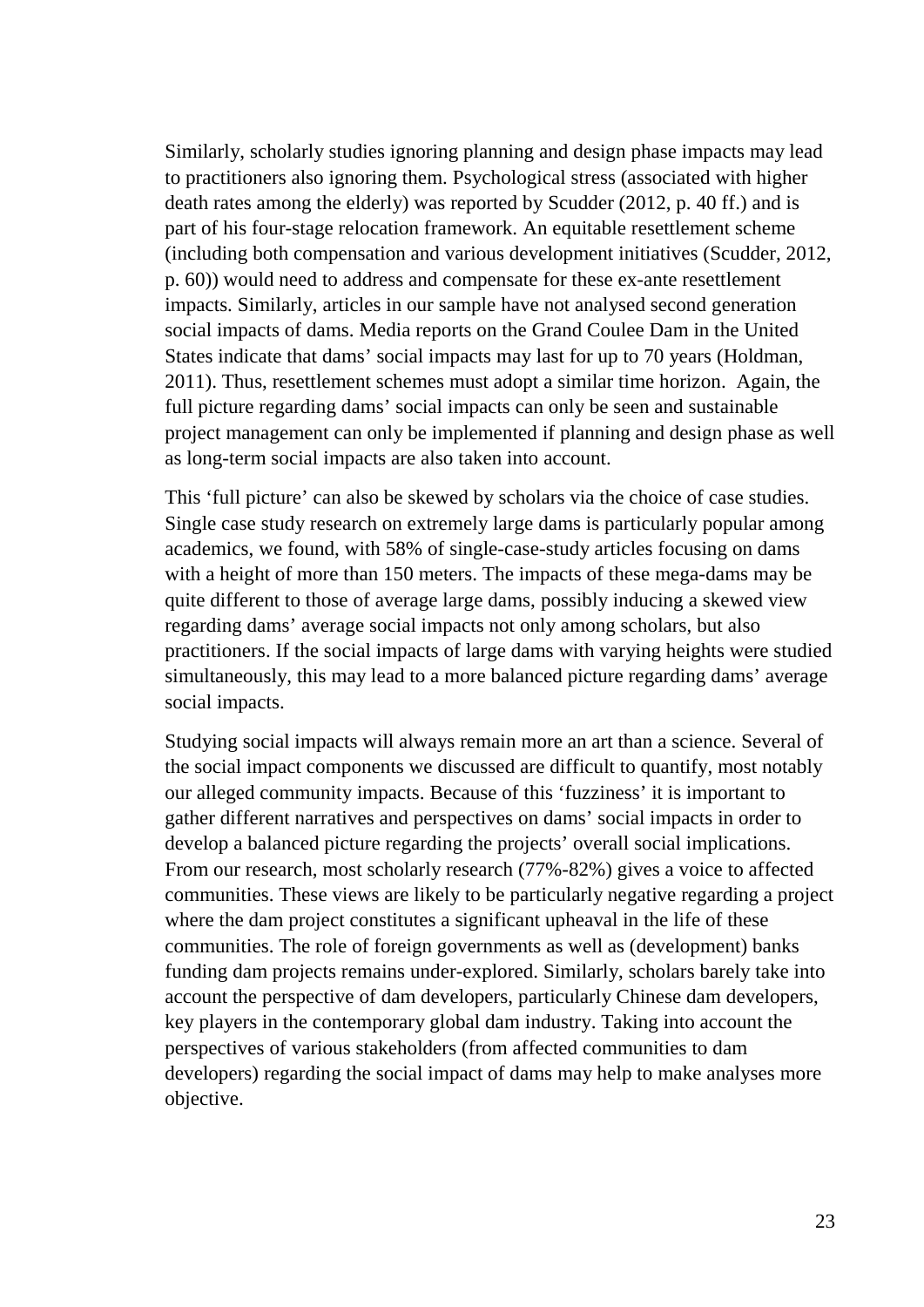### **5. CONCLUSION**

Dam construction entails social impacts, which may be positive or negative. Perceptions of the social impacts of dams are driven in large part by the scholarly literature that addresses those impacts. Biases and research gaps in this literature may undermine the usefulness and credibility of analyses of the social impacts of dams. This paper presents the first systematic review of the literature on the social impact of dams. For this purpose, we built a sample of 217 articles via key word searches, expert consultations and bibliography reviews. All articles were assessed based upon the aggregate matrix framework on the social impact of dams developed by Kirchherr and Charles (2016).

The typical article on the social impact of dams was published in the past 10 years and investigates the resettlement implications of a single extremely large dam in Asia via a qualitative approach 5-10 years after project completion and concludes that these impacts are largely negative. The authors of such a typical article focus mostly on livelihood impacts. Meanwhile, scholars have largely ignored upstream and downstream social impacts. The same holds true for social impacts occurring during the planning and design phase and next generation social impacts. The perspective of foreign governments, (development) banks and (Chinese) dam developers is also frequently ignored. Ignoring various spatial and time perspectives as well as the perspectives of key stakeholders involved in a dam project may lead to skewed overall assessments regarding the viability of a dam project.

In a conference on African dams and development, hosted by the University of Oxford in late 2014, all panelists – indeed, those supporting as well as those opposing the construction of large dams – agreed that more evidence is needed on the topic at hand. But this new evidence should not just be restricted to projects on resettlement for development of a large dam. The current bias in the literature does a disservice to the people who experience positive impacts from dam development, and those negatively impacted other than by resettlement from large dams. Decisions are taken to pursue small dams over large dams, or to export dam construction to neighbouring countries, without a full understanding of the tradeoffs involved because of incomplete literature on the subject. We argue that there particularly needs to be a shift in the literature to address the positive and negative social impacts of dams, and for dams of different sizes analysing their impacts from various spatial dimensions, to enable better explication of the trade-offs that occur in the development of these infrastructure projects.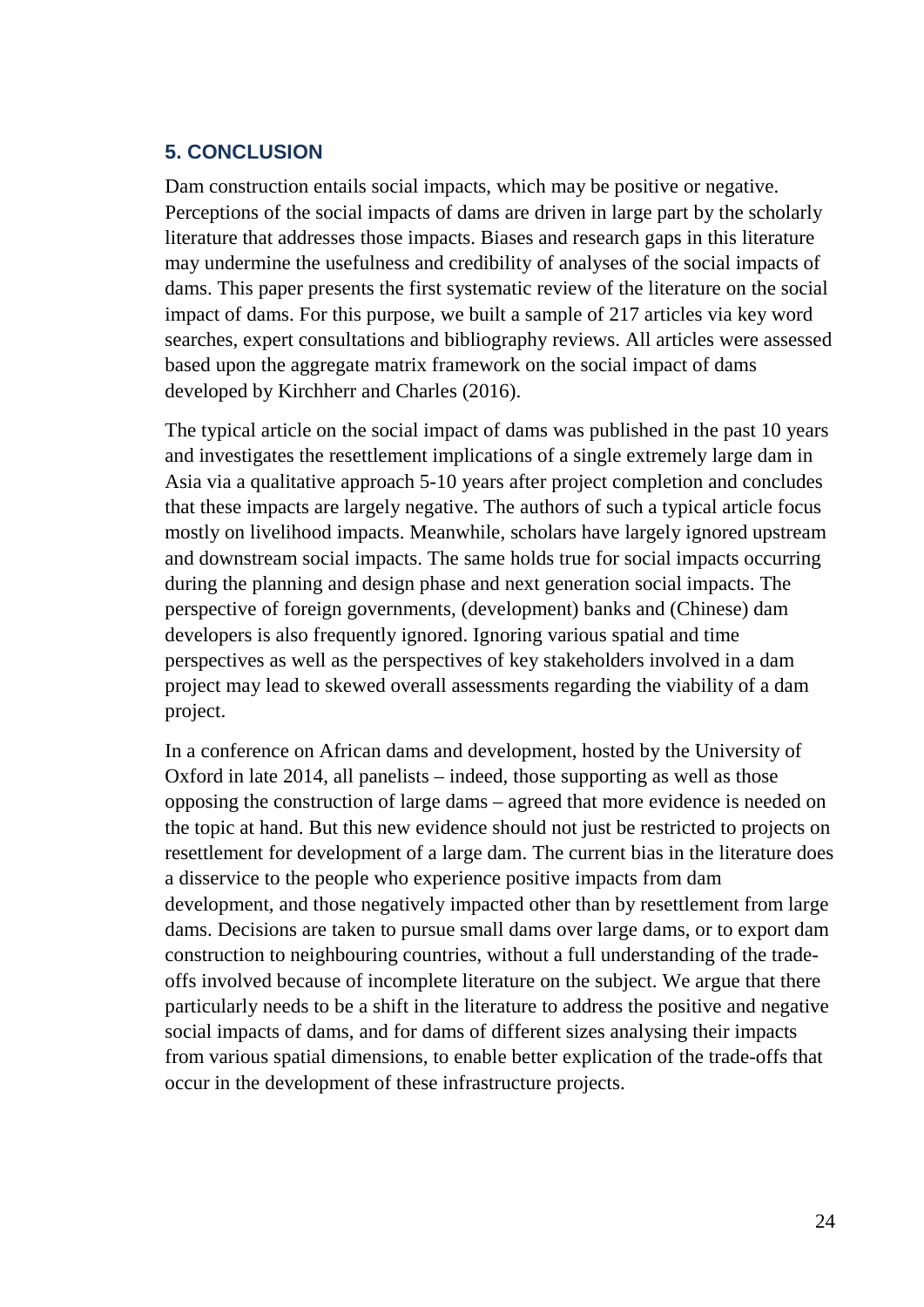#### **ACKNOWLEDGEMENTS**

This research was funded by Friedrich Naumann Foundation. We would like to thank James Fenske, Nathanial Matthews, Christine McCulloch, and Judith Plummer for their suggestions regarding our sample of articles. We would also like to thank Judith Plummer for suggestions and comments on parts of this paper. Furthermore, we are grateful to those providing feedback to this paper at the University of Sheffield RGS-IBG Forum Mid-Term Conference 2015 in March 2015, those at the University of Oxford Water Talk in May 2015 as well as those at HYDRO 2015 in October 2015. We are also grateful to two anonymous reviewers at *Environmental Impact Assessment Review* for their constructive comments on this piece of work and their suggestions regarding our sample.

#### **DISCLOSURE STATEMENTS**

No potential conflicts of interest were reported by the authors.

#### **BIBLIOGRAPHY**

- Abbasi, T., & Abbasi, S. A. (2011). Small hydro and the environmental implications of its extensive utilization. *Renewable and Sustainable Energy Reviews*, *15*(4), 2134–2143.
- Adeniyi, E. O. (1976). The Kainji Dam: an exercise in regional development planning. *Regional Studies*, *10*(2), 233–243. http://doi.org/10.1080/09595237600185231
- Ansar, A., Flyvbjerg, B., Budzier, A., & Lunn, D. (2014). Should We Build More Large Dams? The Actual Costs of Hydropower Megaproject Development. *Energy Policy*. Retrieved from http://papers.ssrn.com/abstract=2406852
- Bakker, K. (1999). The politics of hydropower: developing the Mekong. *Political Geography*, *18*(2), 209–232. http://doi.org/10.1016/S0962-6298(98)00085-7
- Barrow, C. J. (2000). *Social Impact Assessment - An Introduction*. London: Arnold.
- Bartolome, L. J., Wet, C. de, Mander, H., & Nagraj, V. K. (2000). *Displacement, Resettlement, Rehabilitation, Reparation, and Development*. Retrieved from http://siteresources.worldbank.org/INTINVRES/Resources/DisplaceResettleR ehabilitationReparationDevFinal13main.pdf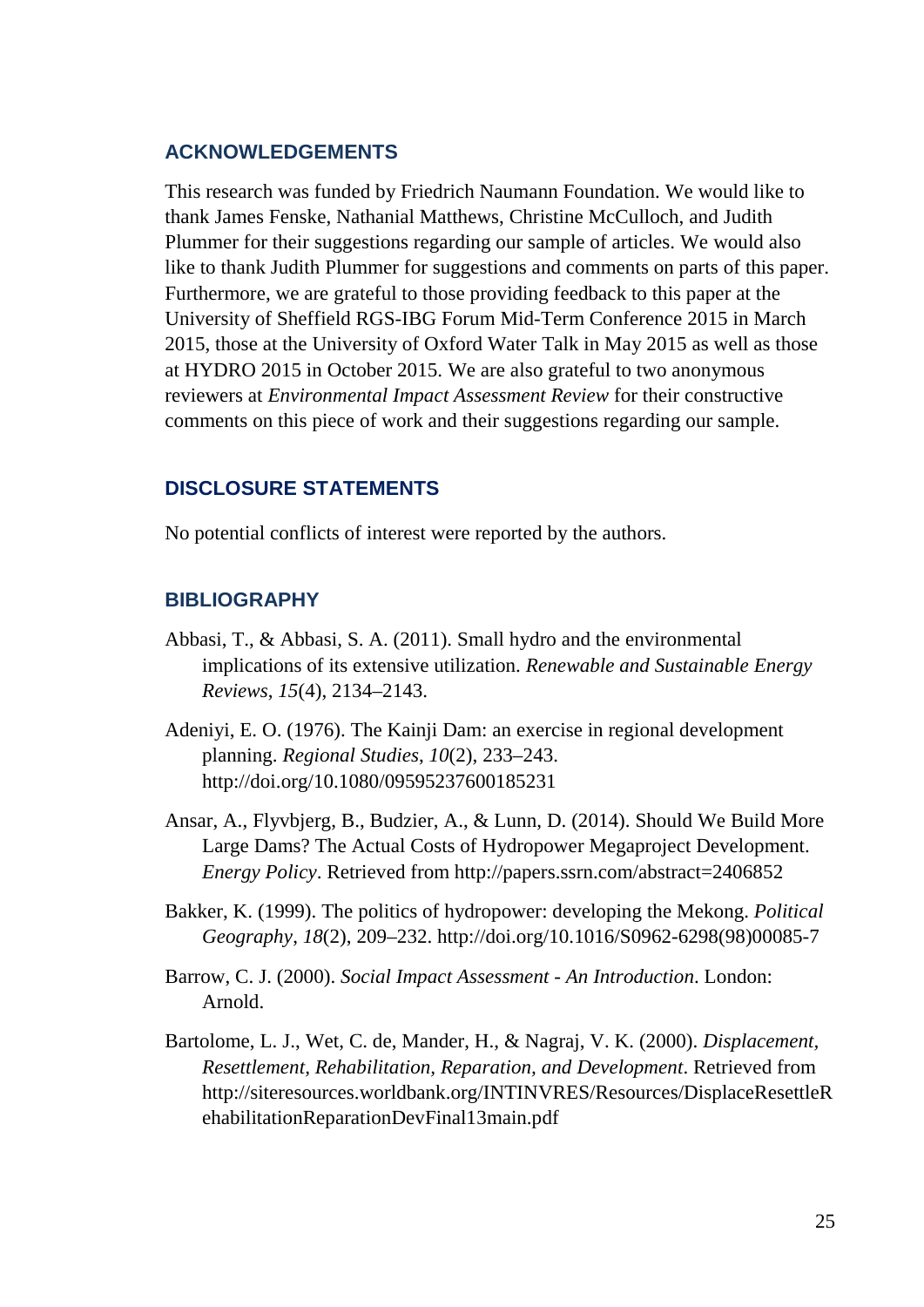- Beck, M. W., Claassen, A. H., & Hundt, P. J. (2012). Environmental and livelihood impacts of dams: common lessons across development gradients that challenge sustainability. *International Journal of River Basin Management*, *10*(1), 73–92. http://doi.org/10.1080/15715124.2012.656133
- Beyea, S. C., & Nicoll, L. H. (1998). Writing an integrative review. *AORN Journal*, *67*(4), 877–880. http://doi.org/10.1016/S0001-2092(06)62653-7
- Bisht, T. C. (2009). Development-Induced Displacement and Women: The Case of the Tehri Dam, India. *The Asia Pacific Journal of Anthropology*, *10*(4), 301– 317. http://doi.org/10.1080/14442210903271312
- Biswas, A. K. (1997). *Water Resources: Environmental Planning, Management, and Development*. McGraw-Hill Professional.
- Cernea, M. (1990). Poverty risks from population displacement in water resources development. *Working Paper*. Retrieved from http://www.popline.org/node/379181
- Cernea, M. (2004). *Social Impacts and Social Risks in Hydropower Programs: Preemptive Planning and Counter-risk Measures*. Retrieved from http://www.un.org/esa/sustdev/sdissues/energy/op/hydro\_cernea\_social impacts\_backgroundpaper.pdf
- Cleetus, R., Clemmer, S., Davis, E., Deyette, J., Downing, J., & Frenkel, S. (2012). *Ripe for Retirement - The Case for Closing America's Costliest Coal Plants*. Retrieved from http://www.ucsusa.org/sites/default/files/legacy/assets/documents/clean\_energ y/Ripe-for-Retirement-Full-Report.pdf
- Colchester, M. (2000). *Sharing Power: Dams, Indigenous Peoples and Ethnic Minorities*. Retrieved from http://www.forestpeoples.org/sites/fpp/files/publication/2010/08/damsipsethni cminoritiesnov00eng.pdf
- Colson, E. (1971). *The social consequences of resettlement*. Manchester University Press.
- CPI. (2011). *Environmental Impact Assessment for Myitsone Dam*. Retrieved from http://www.scribd.com/doc/66851933/Environmental-Impact-Assessmentfor-Myitsone-Dam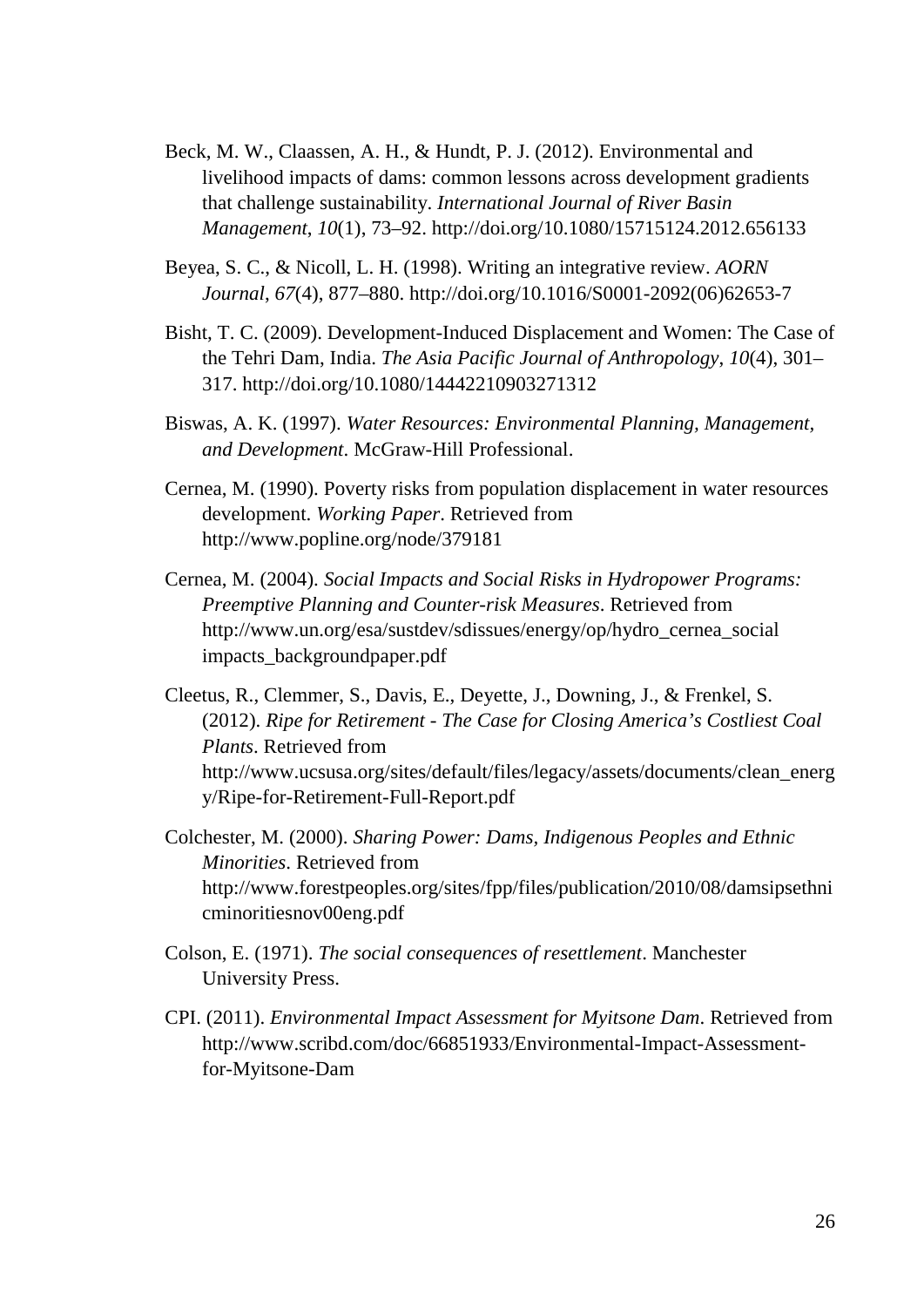- Cronin, P., Ryan, F., & Coughlan, M. (2008). Undertaking a literature review: a step-by-step approach. *British Journal of Nursing (Mark Allen Publishing)*, *17*(1), 38–43. http://doi.org/10.12968/bjon.2008.17.1.28059
- De Wet, C. (2006). *Development-induced displacement : problems, policies and people*. Oxford: Berghahn Books.
- De Wet, C. (2012). The Application of International Resettlement Policy in African Villagization Projects. *Human Organization*, *71*(4), 395–406. http://doi.org/10.17730/humo.71.4.0787k13246877275
- Downing, T. E., & Garcia-Downing, C. (2009). Routine and dissonant cultures: A Theory about the psycho-socio-cultural disruptions of involuntary displacement and ways to mitigate them without inflicting even more damage. Development and Dispossession: The Anthropology of Displacement and Resettlemen. Retrieved from http://allthingsaz.com/wpcontent/uploads/2012/01/Routine-and-Dissonant-Culture-T-Downing-and-C-GarciaDowning1.pdf
- Du, D. Y. (2010). Documenting Three Gorges Migrants: Gendered Voices of (Dis)placement and Citizenship in Rediscovering the Yangtze River and Bingai. *WSQ: Women's Studies Quarterly*, *38*, 27–47.
- Duflo, E., & Pande, R. (2007). Dams. *The Quarterly Journal of Economics*, *122*(2), 601–646. http://doi.org/10.1162/qjec.122.2.601
- Égré, D., Roquet, V., & Durocher, C. (2007). Monetary benefit sharing from dams: A few examples of financial partnerships with Indigenous communities in Québec (Canada). *International Journal of River Basin Management*, *5*(3), 235–244. http://doi.org/10.1080/15715124.2007.9635323
- Égré, D., & Senécal, P. (2003). Social impact assessments of large dams throughout the world: lessons learned over two decades. *Impact Assessment and Project Appraisal*, *21*(3), 215–224. http://doi.org/10.3152/147154603781766310
- Erlanger, T. E., Sayasone, S., Krieger, G. R., Kaul, S., Sananikhom, P., Tanner, M., … Utzinger, J. (2008). Baseline health situation of communities affected by the Nam Theun 2 hydroelectric project in central Lao PDR and indicators for monitoring. *International Journal of Environmental Health Research*, *18*(3), 223–42. http://doi.org/10.1080/09603120701757815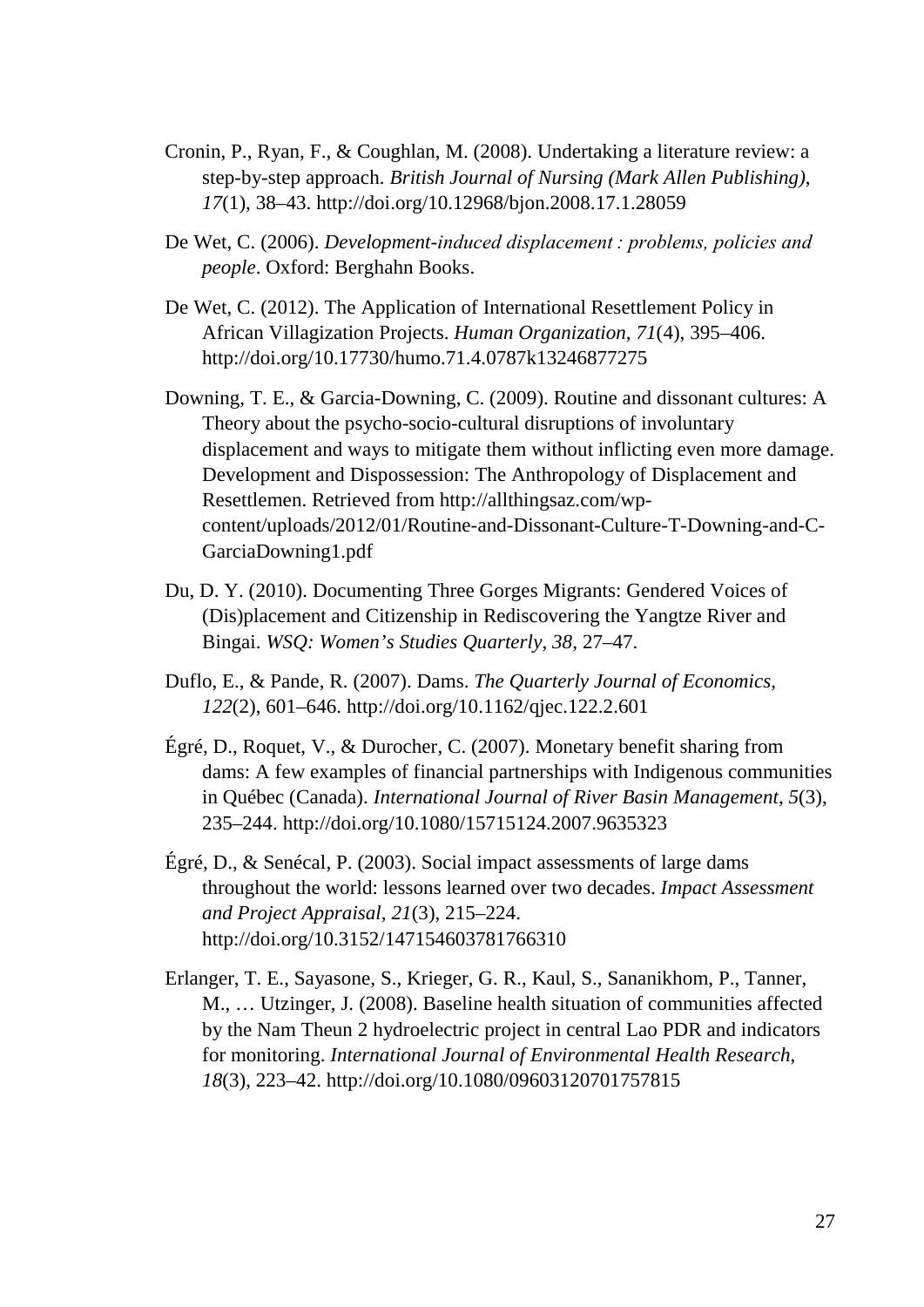- Esteves, A. M., Franks, D., & Vanclay, F. (2012). Social impact assessment: the state of the art. *Impact Assessment and Project Appraisal*, *30*(1), 34–42. http://doi.org/10.1080/14615517.2012.660356
- Finley-Brook, M., & Thomas, C. (2011). Renewable Energy and Human Rights Violations: Illustrative Cases from Indigenous Territories in Panama. *Annals of the Association of American Geographers*, *101*(4), 863–872. http://doi.org/10.1080/00045608.2011.568873
- Glass, G. (1976). Primary, Secondary, and Meta-Analysis of Research. *Educational Researcher*, *5*(10), 3–8.
- Gleick, P. H. (1992). Environmental consequences of hydroelectric development: The role of facility size and type. *Energy*, *17*(8), 735–747.
- Greathouse, E. A., Pringle, C. M., McDowell, W. H., & Holmquist, J. G. (2006). Indirect upstream effects of dams: consequences of migratory consumer extirpation in Puerto Rico. *Ecological Applications : A Publication of the Ecological Society of America*, *16*(1), 339–52. Retrieved from http://www.ncbi.nlm.nih.gov/pubmed/16705984
- Gunawan, B., Manatunge, J., & Pratiwi, F. D. (2013). Livelihood status of resettlers affected by the Saguling Dam project, 25 years after inundation. *International Journal of Water Resources Development*, *29*(1), 25–34. http://doi.org/10.1080/07900627.2012.738593
- Holdman, J. (2011). Spokanes seek new Grand Coulee deal. Retrieved from http://www.spokesman.com/stories/2011/oct/23/spokanes-seek-new-grandcoulee-deal/
- Howard, B. C. (2014). Historic "Pulse Flow" Brings Water to Parched Colorado River Delta. Retrieved from http://news.nationalgeographic.com/news/2014/03/140322-colorado-riverdelta-pulse-flow-morelos-dam-minute-319-water/
- International Association for Impact Assessment (IAIA). (2014). *Social Impact Assessent*. Retrieved from http://www.iaia.org/uploads/pdf/KeyCitations\_SIA.pdf
- Kibler, K. M., & Tullos, D. D. (2013). Cumulative biophysical impact of small and large hydropower development in Nu River, China. *Water Resources Research*, *49*(6), 3104–3118. http://doi.org/10.1002/wrcr.20243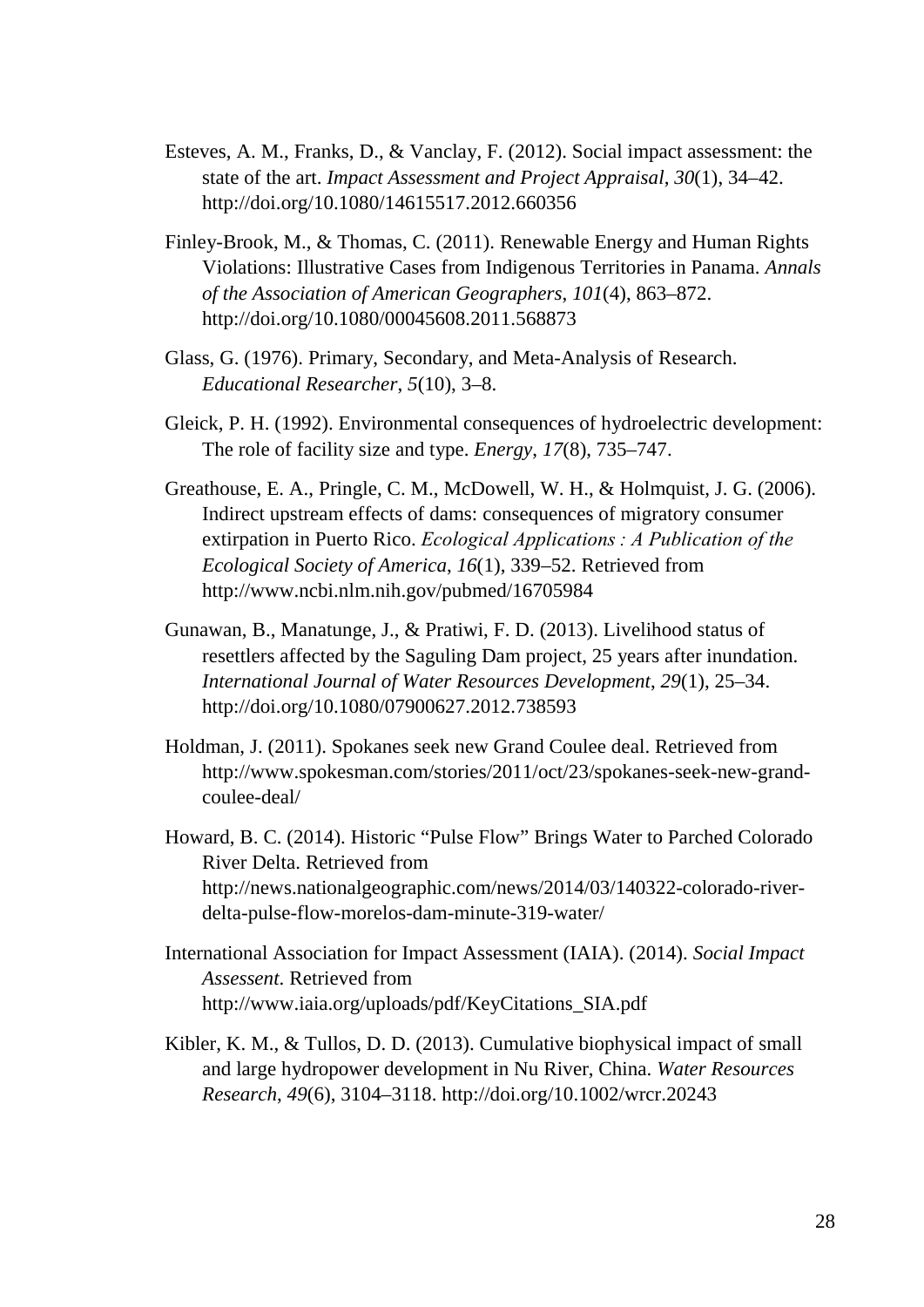- Kirchherr, J., & Charles, K. (2016). The Social Impact of Dams: A New Framework for Scholarly Analysis. *Environmental Impact Assessment Review*.
- Larsen, P. O., & von Ins, M. (2010). The rate of growth in scientific publication and the decline in coverage provided by Science Citation Index. *Scientometrics*, *84*(3), 575–603. http://doi.org/10.1007/s11192-010-0202-z
- Lerer, L. B., & Scudder, T. (1999). Health impacts of large dams. *Environmental Impact Assessment Review*, *19*(2), 113–123. http://doi.org/10.1016/S0195- 9255(98)00041-9
- Matthews, N. (2013). *PhD thesis (embargoed)*.
- McAdam, D., Boudet, H. S., Davis, J., Orr, R. J., Richard Scott, W., & Levitt, R. E. (2010). "Site Fights": Explaining Opposition to Pipeline Projects in the Developing World. *Sociological Forum*, *25*(3), 401–427. http://doi.org/10.1111/j.1573-7861.2010.01189.x
- McCully, P. (2001). *Silenced Rivers: The Ecology and Politics of Large Dams*. Palgrave Macmillan.
- Nombre, A. (2014). Yes, we need to build more large dams for water storage and energy for sustainable development! Retrieved from http://www.icoldcigb.org/share/article/0/icold-president-answers-oxford-misleading-study
- Nüsser, M. (2003). *Political Ecology of Large Dams: a Critical Review*. Retrieved from http://www.sai.uniheidelberg.de/geo/pdfs/Nuesser\_2003\_PoliticalEcologyOfLargeDams\_PGM\_ 147(1)\_20-27.pdf
- Pitt, D. (2013). Hydroelectric Power Making A Comeback As Companies Turn To Renewable Energy. *The Huffington Post*. Retrieved from http://www.huffingtonpost.com/2013/09/12/hydroelectric-powercomeback\_n\_3911119.html
- Plummer, J. (2013). *Assessing the Effects of Pre-construction Delay in Hydropower Projects*. Cambridge: Department of Engineering, Centre for Sustainable Development, University of Cambridge.
- Qi, H., & Altinakar, M. S. (2012). GIS-Based Decision Support System for Dam Break Flood Management under Uncertainty with Two-Dimensional Numerical Simulations. *Journal of Water Resources Planning and*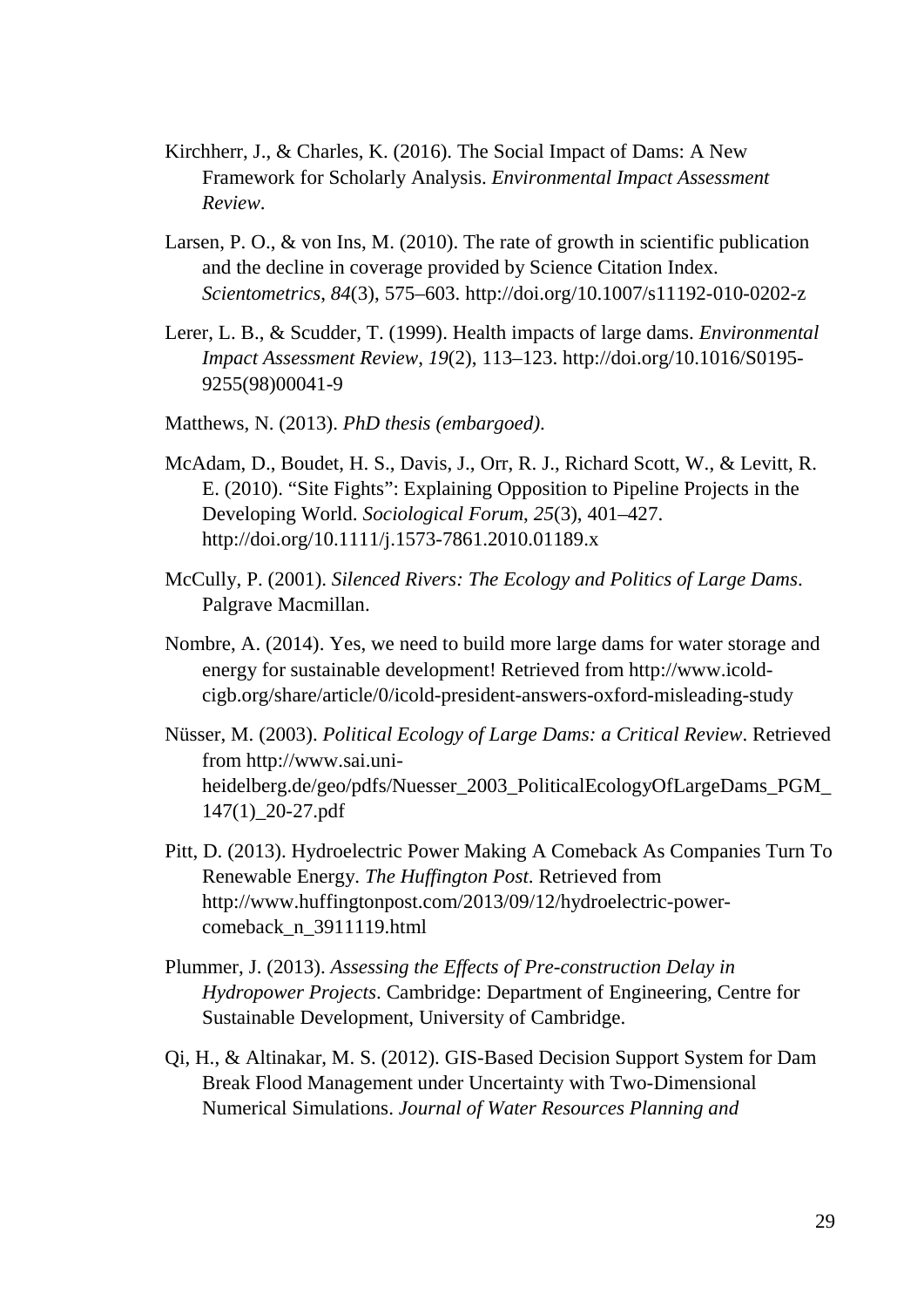*Management*, *138*(4), 334–341. http://doi.org/10.1061/(ASCE)WR.1943- 5452.0000192

- Richter, B. D., Postel, S., Revenga, C., Scudder, T., Lehner, B., Churchill, A., & Chow, M. (2010). Lost in Development's Shadow: The Downstream Human Consequences of Dams. *Water Alternatives*, *3*(2), 14–42. Retrieved from http://www.water-alternatives.org/index.php/volume3/v3issue2/80-a3-2-3/file
- Sabnis, S. (2001). Environmental Overview of the Sardar Sarovar Project. Retrieved from http://ezproxyprd.bodleian.ox.ac.uk:2108/doi/abs/10.1080/713672556#.VVUk9PlVgSU
- Sanyanga, R. (2015). The Inga 3 Hydropower Project. Retrieved from https://www.internationalrivers.org/campaigns/the-inga-3-hydropower-project
- Schneider, H. (2013). World Bank rethinks stance on large-scale hydropower projects. *The Guardian*. Retrieved from http://www.theguardian.com/environment/2013/may/14/world-bankhydropower-dam-rethink
- Scudder, T. (1968). Social Anthropology, Man-Made Lakes and Population Relocation in Africa. *Anthropological Quarterly*, *41*(3), 168–176. Retrieved from http://www.jstor.org/stable/3316790?seq=1&sid=21105100636561&uid=373 7968&uid=2&uid=4#page\_scan\_tab\_contents
- Scudder, T. (1997). Social Impacts. In A. K. Biswas (Ed.), *Water Resources: Environmental Planning, Management and Development*. McGraw-Hill Professional.
- Scudder, T. (2006). *The Future of Large Dams: Dealing with Social, Environmental, Institutional and Political Costs*. Routledge.
- Scudder, T. (2011). Development-induced community resettlement. In F. Vanclay & A. M. Esteves (Eds.), *New Directions in Social Impact Assessment*. Cheltenham: Edward Elgar Publishing Limited.
- Scudder, T. (2012). Resettlement Outcomes of Large Dams. In C. Tortajada, D. Altinbilek, & A. K. Biswas (Eds.), *Impacts of Large Dams: A Global Assessment*. Springer Berlin Heidelberg.
- Scudder, T. (2016). Personal communication.
- Scudder, T., & Colson, E. (1982). From Welfare to Development: A Conceptual Framework for the Analysis of Dislocated People. In A. Hansen & A. Oliver-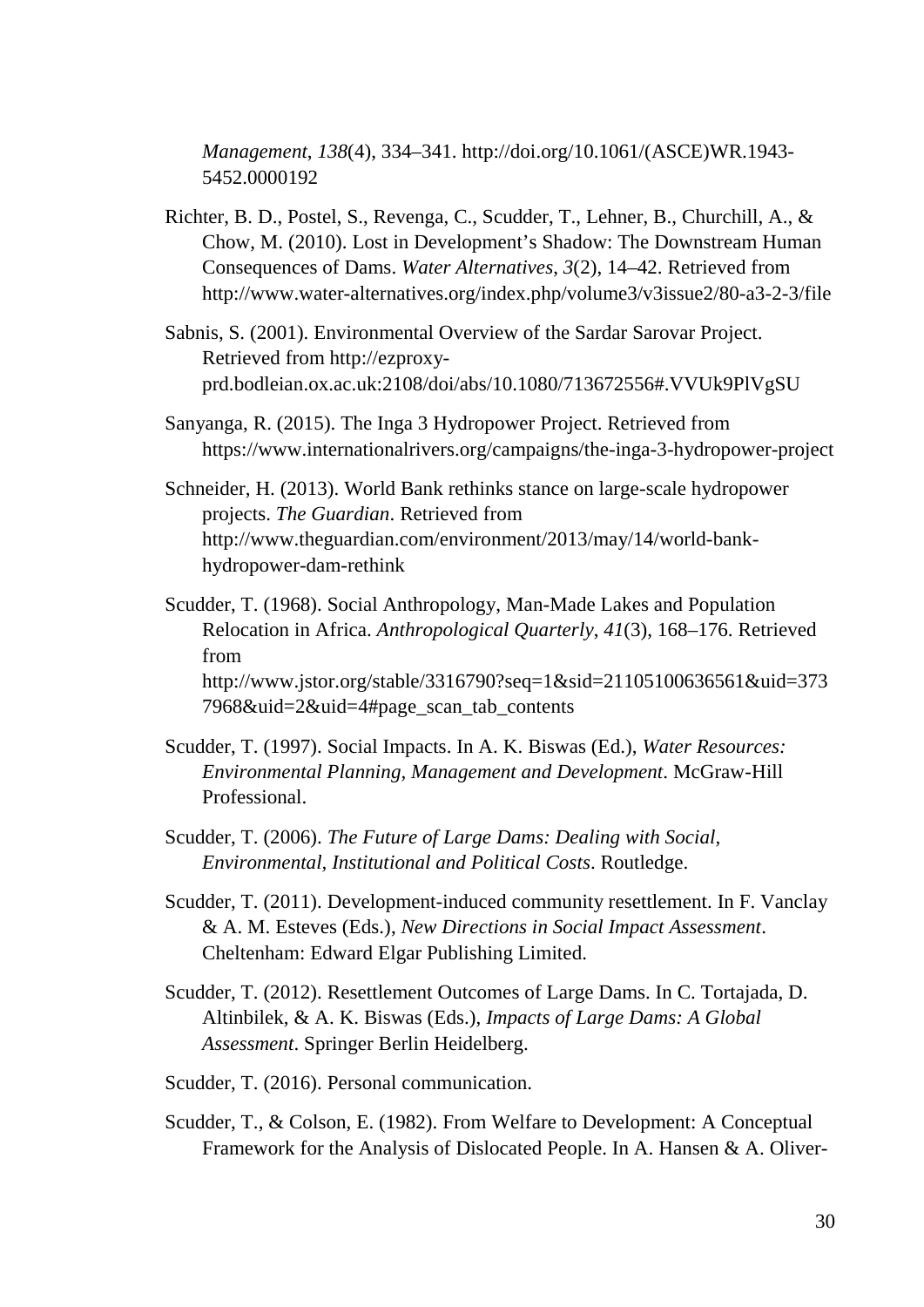Smith (Eds.), *Involuntary Migration and Resettlement: The Problems and Responses of Dislocated People*. Boulder, United States: Westview Press.

- Scudder, T., Talbot, L. M., & Whitmore, T. C. (1997). *Report of the International Environmental and Social Panel of Experts*. Retrieved from http://wwwwds.worldbank.org/external/default/WDSContentServer/WDSP/IB/2000/11/1 0/000094946\_00101705305674/Rendered/PDF/multi\_page.pdf
- Shields, M. A. (1974). Social Impact Studies: An Expository Analysis. *Environment and Behavior*. Retrieved from http://eric.ed.gov/?id=EJ128316
- Singg, R. N., & Webb, B. R. (1979). USE OF DELPHI METHODOLOGY TO ASSESS GOALS AND SOCIAL IMPACTS OF A WATERSHED PROJECT. *Journal of the American Water Resources Association*, *15*(1), 136–143. http://doi.org/10.1111/j.1752-1688.1979.tb00294.x
- Sleesman, D. J., Conlon, D. E., McNamara, G., & Miles, J. E. (2012). Cleaning Up the Big Muddy: A Meta-Analytic Review of the Determinants of Escalation of Commitment. *Academy of Management Journal*, *55*(3), 541– 562. http://doi.org/10.5465/amj.2010.0696
- SRP. (2015). *Theodore Roosevelt Dam*. Retrieved from http://www.srpnet.com/water/dams/roosevelt.aspx
- Strobl, E., & Blanc, E. (2013). Is small better ? a comparison of the effect of large and small dams on cropland productivity in South Africa, 1–53. Retrieved from http://documents.worldbank.org/curated/en/2013/08/18104538/smallbetter-comparison-effect-large-small-dams-cropland-productivity-south-africa
- Strobl, E., & Strobl, R. O. (2011). The distributional impact of large dams: Evidence from cropland productivity in Africa. *Journal of Development Economics*, *96*(2), 432–450. http://doi.org/10.1016/j.jdeveco.2010.08.005
- Sutton, K. (1977). Population Resettlement Traumatic Upheavals and the Algerian Experience. *The Journal of Modern African Studies*, *15*(02), 279– 300. Retrieved from http://journals.cambridge.org/abstract\_S0022278X00053945
- Tajziehchi, S., Monavari, S. M., Karbassi, A. R., Shariat, S. M., & Khorasani, N. (2013). Quantification of Social Impacts of Large Hydropower Dams- a case study of Alborz Dam in Mazandaran Province, Northern Iran. *International Journal of Environmental Research*, *7*(2), 377–382. Retrieved from http://www.ijer.ir/article\_615\_7.html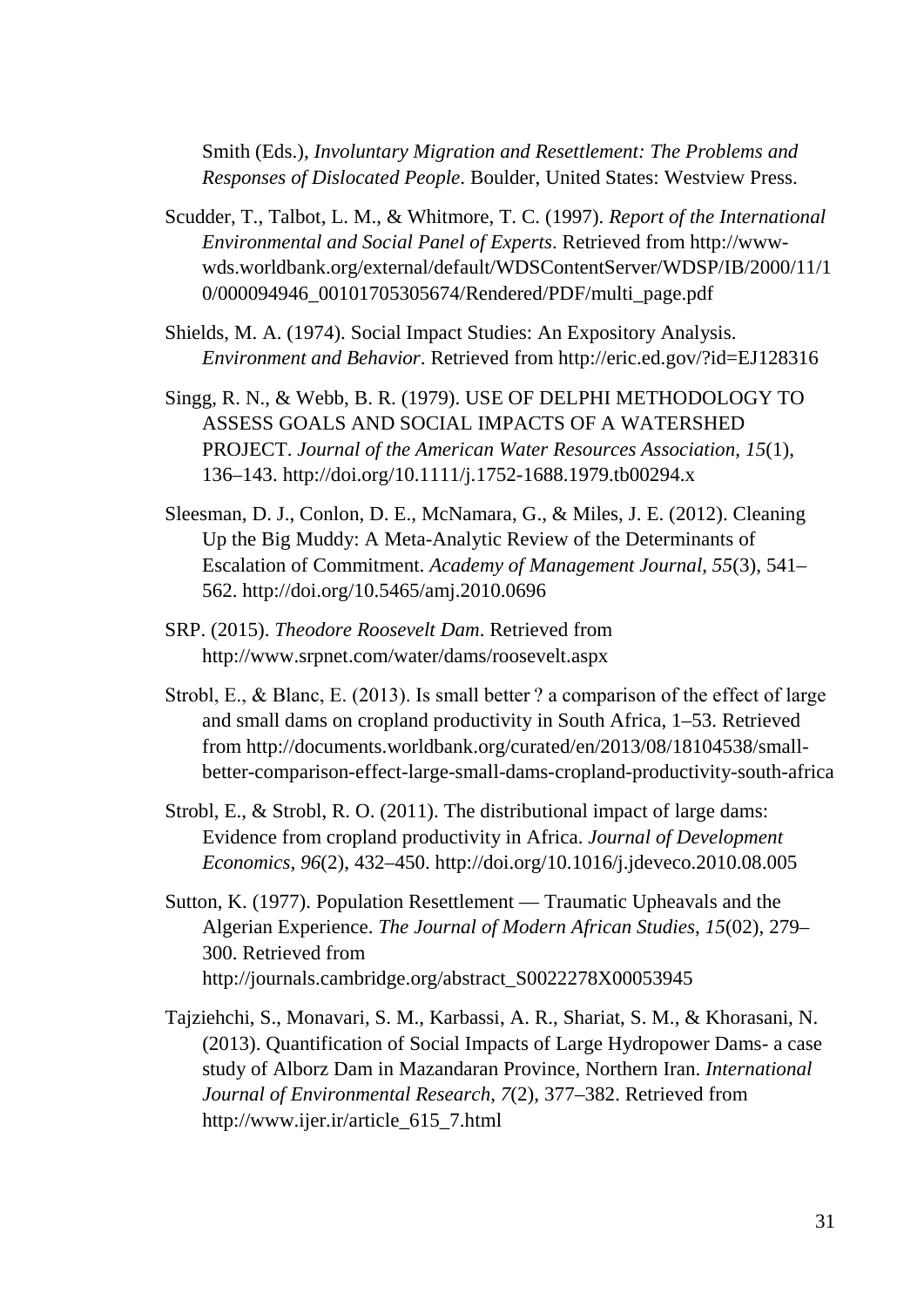- Takesada, N. (2009). Japanese Experience of Involuntary Resettlement: Long-Term Consequences of Resettlement for the Construction of the Ikawa Dam. *International Journal of Water Resources Development*, *25*(3), 419–430. http://doi.org/10.1080/07900620902965459
- Tilt, B., Braun, Y., & He, D. (2009). Social impacts of large dam projects: a comparison of international case studies and implications for best practice. *Journal of Environmental Management*, *90 Suppl 3*, S249–57. http://doi.org/10.1016/j.jenvman.2008.07.030
- Transparency International. (2008). *Global Corruption Report 2008 - Corruption in the Water Sector*. Retrieved from http://resources.transparency.bg/download.html?id=240
- Tullos, D., Brown, P. H., Kibler, K., Magee, D., Tilt, B., & Wolf, A. T. Perspectives on the salience and magnitude of dam impacts for hydro development scenarios in China, 3 Water Alternatives 71 – 90 (2010).
- Tullos, D. D., Foster-Moore, E., Magee, D., Tilt, B., Wolf, A. T., Schmitt, E., … Kibler, K. (2013). Biophysical, Socioeconomic, and Geopolitical Vulnerabilities to Hydropower Development on the Nu River, China. *Ecology and Society*, *18*(3), art16. http://doi.org/10.5751/ES-05465-180316
- Urban, F., Nordensvärd, J., Khatri, D., & Wang, Y. (2012). An analysis of China's investment in the hydropower sector in the Greater Mekong Sub-Region. *Environment, Development and Sustainability*, *15*(2), 301–324. http://doi.org/10.1007/s10668-012-9415-z
- Vanclay, F. (2002). Conceptualising social impacts. *Environmental Impact Assessment Review*, *22*(3), 183–211. http://doi.org/10.1016/S0195- 9255(01)00105-6
- Verhoeven, H. (2015). *Water, Civilization and Power in Sudan - The Political Economy of Military-Islamist State Building*. Cambridge University Press.
- Wang, P., Lassoie, J. P., Dong, S., & Morreale, S. J. (2013). A framework for social impact analysis of large dams: a case study of cascading dams on the Upper-Mekong River, China. *Journal of Environmental Management*, *117*, 131–40. http://doi.org/10.1016/j.jenvman.2012.12.045
- WCD. (2000). *Dams and Development - A New Framework for Decision-Making*. World Commission on Dams. Retrieved from http://www.internationalrivers.org/files/attachedfiles/world\_commission\_on\_dams\_final\_report.pdf